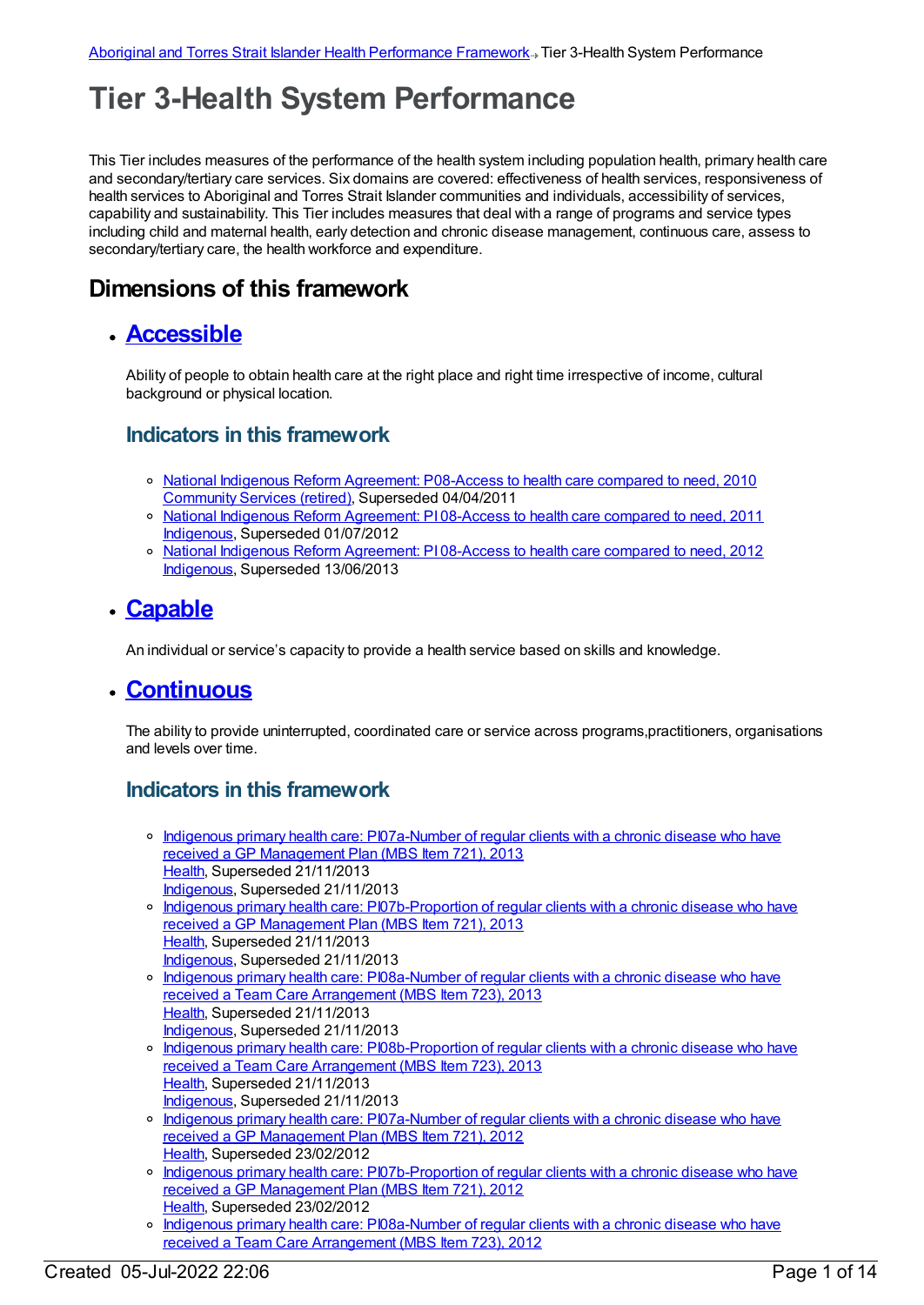[Health](https://meteor.aihw.gov.au/RegistrationAuthority/12), Superseded 23/02/2012

- o Indigenous primary health care: [PI08b-Proportion](https://meteor.aihw.gov.au/content/432533) of regular clients with a chronic disease who have received a Team Care Arrangement (MBS Item 723), 2012 [Health](https://meteor.aihw.gov.au/RegistrationAuthority/12), Superseded 23/02/2012
- <sup>o</sup> Indigenous primary health care: [PI07b-Proportion](https://meteor.aihw.gov.au/content/504677) of regular clients with a chronic disease for whom a GP Management Plan (MBS Item 721) was claimed, 2014 [Health](https://meteor.aihw.gov.au/RegistrationAuthority/12), Superseded 13/03/2015 [Indigenous](https://meteor.aihw.gov.au/RegistrationAuthority/6), Superseded 13/03/2015
- o Indigenous primary health care: [PI08a-Number](https://meteor.aihw.gov.au/content/504679) of regular clients with a chronic disease for whom a Team Care Arrangement (MBS Item 723) was claimed, 2014 [Health](https://meteor.aihw.gov.au/RegistrationAuthority/12), Superseded 13/03/2015 [Indigenous](https://meteor.aihw.gov.au/RegistrationAuthority/6), Superseded 13/03/2015
- o Indigenous primary health care: [PI07a-Number](https://meteor.aihw.gov.au/content/504675) of regular clients with a chronic disease for whom a GP Management Plan (MBS Item 721) was claimed, 2014 [Health](https://meteor.aihw.gov.au/RegistrationAuthority/12), Superseded 13/03/2015 [Indigenous](https://meteor.aihw.gov.au/RegistrationAuthority/6), Superseded 13/03/2015
- o Indigenous primary health care: [PI08b-Proportion](https://meteor.aihw.gov.au/content/504681) of regular clients with a chronic disease for whom a Team Care Arrangement (MBS Item 723) was claimed, 2014 [Health](https://meteor.aihw.gov.au/RegistrationAuthority/12), Superseded 13/03/2015 [Indigenous](https://meteor.aihw.gov.au/RegistrationAuthority/6), Superseded 13/03/2015
- o Indigenous primary health care: [PI07a-Number](https://meteor.aihw.gov.au/content/589006) of regular clients with a chronic disease for whom a GP Management Plan (MBS Item 721) was claimed, 2015 [Health](https://meteor.aihw.gov.au/RegistrationAuthority/12), Superseded 05/10/2016 [Indigenous](https://meteor.aihw.gov.au/RegistrationAuthority/6), Superseded 20/01/2017
- o Indigenous primary health care: [PI07b-Proportion](https://meteor.aihw.gov.au/content/589008) of regular clients with a chronic disease for whom a GP Management Plan (MBS Item 721) was claimed, 2015 [Health](https://meteor.aihw.gov.au/RegistrationAuthority/12), Superseded 05/10/2016 [Indigenous](https://meteor.aihw.gov.au/RegistrationAuthority/6), Superseded 20/01/2017
- Indigenous primary health care: [PI08a-Number](https://meteor.aihw.gov.au/content/589012) of regular clients with a chronic disease for whom a Team Care Arrangement (MBS Item 723) was claimed, 2015 [Health](https://meteor.aihw.gov.au/RegistrationAuthority/12), Superseded 05/10/2016 [Indigenous](https://meteor.aihw.gov.au/RegistrationAuthority/6), Superseded 20/01/2017
- o Indigenous primary health care: [PI08b-Proportion](https://meteor.aihw.gov.au/content/589016) of regular clients with a chronic disease for whom a Team Care Arrangement (MBS Item 723) was claimed, 2015 [Health](https://meteor.aihw.gov.au/RegistrationAuthority/12), Superseded 05/10/2016 [Indigenous](https://meteor.aihw.gov.au/RegistrationAuthority/6), Superseded 20/01/2017
- o Indigenous primary health care: [PI08a-Number](https://meteor.aihw.gov.au/content/663939) of regular clients with a chronic disease for whom a Team Care Arrangement (MBS Item 723) was claimed, 2015-2017 [Health](https://meteor.aihw.gov.au/RegistrationAuthority/12), Superseded 25/01/2018
- [Indigenous](https://meteor.aihw.gov.au/RegistrationAuthority/6), Superseded 27/02/2018 o Indigenous primary health care: [PI08b-Proportion](https://meteor.aihw.gov.au/content/663942) of regular clients with a chronic disease for whom a Team Care Arrangement (MBS Item 723) was claimed, 2015-2017 [Health](https://meteor.aihw.gov.au/RegistrationAuthority/12), Superseded 25/01/2018 [Indigenous](https://meteor.aihw.gov.au/RegistrationAuthority/6), Superseded 27/02/2018
- o Indigenous primary health care: [PI07a-Number](https://meteor.aihw.gov.au/content/663932) of regular clients with a chronic disease for whom a GP Management Plan (MBS Item 721) was claimed, 2015-2017 [Health](https://meteor.aihw.gov.au/RegistrationAuthority/12), Superseded 25/01/2018 [Indigenous](https://meteor.aihw.gov.au/RegistrationAuthority/6), Superseded 27/02/2018
- o Indigenous primary health care: [PI07b-Proportion](https://meteor.aihw.gov.au/content/663937) of regular clients with a chronic disease for whom a GP Management Plan (MBS Item 721) was claimed, 2015-2017 [Health](https://meteor.aihw.gov.au/RegistrationAuthority/12), Superseded 25/01/2018 [Indigenous](https://meteor.aihw.gov.au/RegistrationAuthority/6), Superseded 27/02/2018
- o Indigenous primary health care: [PI07a-Number](https://meteor.aihw.gov.au/content/686434) of regular clients with a chronic disease for whom a GP Management Plan (MBS Item 721) was claimed, 2015-2017 [Health](https://meteor.aihw.gov.au/RegistrationAuthority/12), Superseded 17/10/2018 [Indigenous](https://meteor.aihw.gov.au/RegistrationAuthority/6), Superseded 17/10/2018
- o Indigenous primary health care: [PI07b-Proportion](https://meteor.aihw.gov.au/content/686438) of regular clients with a chronic disease for whom a GP Management Plan (MBS Item 721) was claimed, 2015-2017 [Health](https://meteor.aihw.gov.au/RegistrationAuthority/12), Superseded 17/10/2018 [Indigenous](https://meteor.aihw.gov.au/RegistrationAuthority/6), Superseded 17/10/2018
- o Indigenous primary health care: [PI08a-Number](https://meteor.aihw.gov.au/content/686442) of regular clients with a chronic disease for whom a Team Care Arrangement (MBS Item 723) was claimed, 2015-2017 [Health](https://meteor.aihw.gov.au/RegistrationAuthority/12), Superseded 17/10/2018 [Indigenous](https://meteor.aihw.gov.au/RegistrationAuthority/6), Superseded 17/10/2018
- o Indigenous primary health care: [PI08b-Proportion](https://meteor.aihw.gov.au/content/686445) of regular clients with a chronic disease for whom a Team Care Arrangement (MBS Item 723) was claimed, 2015-2017 [Health](https://meteor.aihw.gov.au/RegistrationAuthority/12), Superseded 17/10/2018 [Indigenous](https://meteor.aihw.gov.au/RegistrationAuthority/6), Superseded 17/10/2018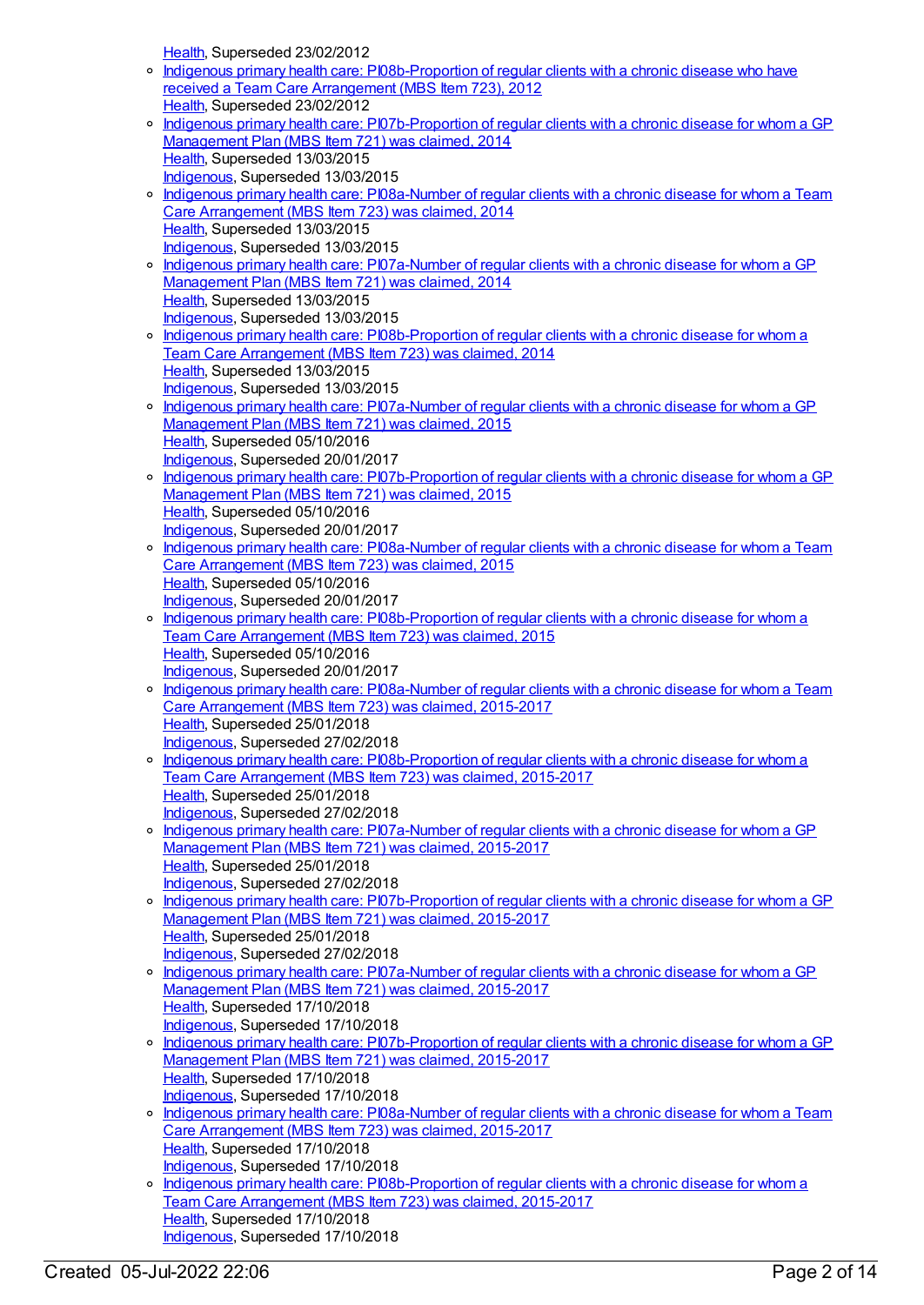- Indigenous primary health care: [PI07b-Proportion](https://meteor.aihw.gov.au/content/687950) of regular clients with a chronic disease for whom a GP Management Plan (MBS Item 721) was claimed, 2018-2019 [Health](https://meteor.aihw.gov.au/RegistrationAuthority/12), Superseded 16/01/2020 [Indigenous](https://meteor.aihw.gov.au/RegistrationAuthority/6), Superseded 14/07/2021
- o Indigenous primary health care: [PI08a-Number](https://meteor.aihw.gov.au/content/687952) of regular clients with a chronic disease for whom a Team Care Arrangement (MBS Item 723) was claimed, 2018-2019 [Health](https://meteor.aihw.gov.au/RegistrationAuthority/12), Superseded 16/01/2020 [Indigenous](https://meteor.aihw.gov.au/RegistrationAuthority/6), Superseded 14/07/2021
- o Indigenous primary health care: [PI07a-Number](https://meteor.aihw.gov.au/content/687948) of regular clients with a chronic disease for whom a GP Management Plan (MBS Item 721) was claimed, 2018-2019 [Health](https://meteor.aihw.gov.au/RegistrationAuthority/12), Superseded 16/01/2020 [Indigenous](https://meteor.aihw.gov.au/RegistrationAuthority/6), Superseded 14/07/2021
- Indigenous primary health care: [PI08b-Proportion](https://meteor.aihw.gov.au/content/687954) of regular clients with a chronic disease for whom a Team Care Arrangement (MBS Item 723) was claimed, 2018-2019 [Health](https://meteor.aihw.gov.au/RegistrationAuthority/12), Superseded 16/01/2020 [Indigenous](https://meteor.aihw.gov.au/RegistrationAuthority/6), Superseded 14/07/2021
- [Indigenous-specific](https://meteor.aihw.gov.au/content/731823) primary health care: PI07a-Number of Indigenous regular clients with a chronic disease who have a Chronic Disease Management Plan prepared, December 2020 [Indigenous](https://meteor.aihw.gov.au/RegistrationAuthority/6), Standard 14/07/2021
- [Indigenous-specific](https://meteor.aihw.gov.au/content/731846) primary health care: PI07b-Proportion of Indigenous regular clients with a chronic disease who have a Chronic Disease Management Plan prepared, December 2020 [Indigenous](https://meteor.aihw.gov.au/RegistrationAuthority/6), Standard 14/07/2021
- o Indigenous primary health care: [PI07a-Number](https://meteor.aihw.gov.au/content/717292) of regular clients with a chronic disease for whom a GP Management Plan (MBS Item 721) was claimed, June 2020 [Health](https://meteor.aihw.gov.au/RegistrationAuthority/12), Retired 13/10/2021 [Indigenous](https://meteor.aihw.gov.au/RegistrationAuthority/6), Superseded 14/07/2021
- o Indigenous primary health care: [PI07b-Proportion](https://meteor.aihw.gov.au/content/717294) of regular clients with a chronic disease for whom a GP Management Plan (MBS Item 721) was claimed, June 2020 [Health](https://meteor.aihw.gov.au/RegistrationAuthority/12), Retired 13/10/2021 [Indigenous](https://meteor.aihw.gov.au/RegistrationAuthority/6), Superseded 14/07/2021
- o Indigenous primary health care: [PI08a-Number](https://meteor.aihw.gov.au/content/717296) of regular clients with a chronic disease for whom a Team Care Arrangement (MBS Item 723) was claimed, June 2020 [Health](https://meteor.aihw.gov.au/RegistrationAuthority/12), Retired 13/10/2021 [Indigenous](https://meteor.aihw.gov.au/RegistrationAuthority/6), Superseded 14/07/2021
- o Indigenous primary health care: [PI08b-Proportion](https://meteor.aihw.gov.au/content/717298) of regular clients with a chronic disease for whom a Team Care Arrangement (MBS Item 723) was claimed, June 2020 [Health](https://meteor.aihw.gov.au/RegistrationAuthority/12), Retired 13/10/2021 [Indigenous](https://meteor.aihw.gov.au/RegistrationAuthority/6), Superseded 14/07/2021

# **[Effective/Appropriate/Efficient](https://meteor.aihw.gov.au/content/410681)**

**Effective:** Care, intervention or action achieves the desired outcome.

**Appropriate:** Care, intervention or action provided is relevant to the client's needs and based on established standards.

**Efficient:** Achieve desired results with most cost effective use of resources.

# **Indicators in this framework**

- National Indigenous Reform Agreement: [P14-Antenatal](https://meteor.aihw.gov.au/content/396575) care, 2010 [Community](https://meteor.aihw.gov.au/RegistrationAuthority/1) Services (retired), Superseded 04/04/2011
- National Indigenous Reform Agreement: PI [14-Antenatal](https://meteor.aihw.gov.au/content/425775) care, 2011 [Health](https://meteor.aihw.gov.au/RegistrationAuthority/12), Superseded 31/10/2011 [Indigenous](https://meteor.aihw.gov.au/RegistrationAuthority/6), Superseded 01/07/2012
- Indigenous primary health care: [PI22a-Number](https://meteor.aihw.gov.au/content/438211) of female regular clients who have had a cervical screening, 2013
	- [Health](https://meteor.aihw.gov.au/RegistrationAuthority/12), Superseded 21/11/2013 [Indigenous](https://meteor.aihw.gov.au/RegistrationAuthority/6), Superseded 21/11/2013
- Indigenous primary health care: [PI22b-Proportion](https://meteor.aihw.gov.au/content/438215) of female regular clients who have had a cervical screening, 2013
	- [Health](https://meteor.aihw.gov.au/RegistrationAuthority/12), Superseded 21/11/2013
- [Indigenous](https://meteor.aihw.gov.au/RegistrationAuthority/6), Superseded 21/11/2013 o Indigenous primary health care: [PI04b-Proportion](https://meteor.aihw.gov.au/content/438003) of Indigenous children who are fully immunised, 2013 [Health](https://meteor.aihw.gov.au/RegistrationAuthority/12), Superseded 21/11/2013 [Indigenous](https://meteor.aihw.gov.au/RegistrationAuthority/6), Superseded 21/11/2013
- o Indigenous primary health care: [PI14a-Number](https://meteor.aihw.gov.au/content/441429) of regular clients aged 50 years and over who are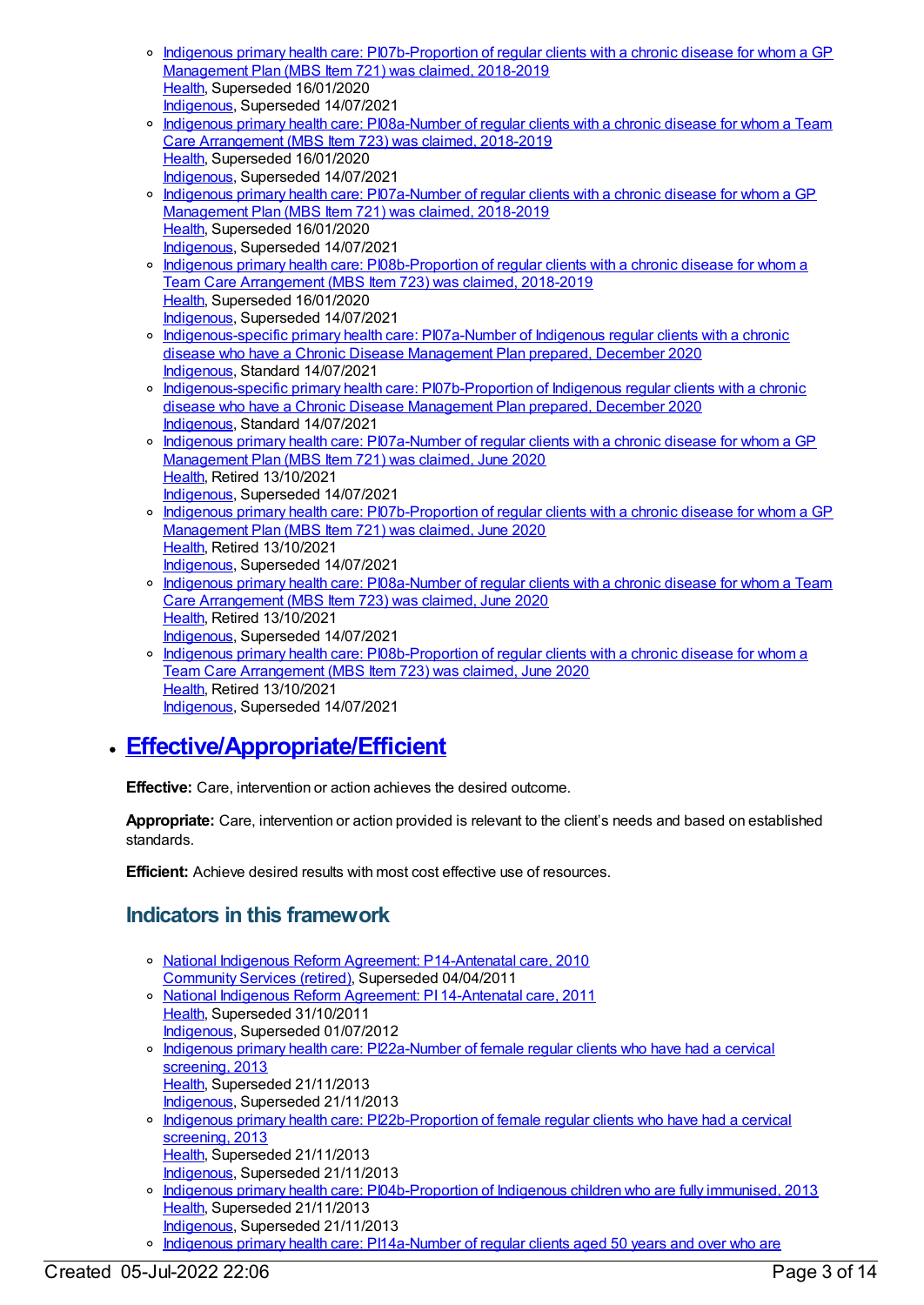immunised against influenza, 2013 [Health](https://meteor.aihw.gov.au/RegistrationAuthority/12), Superseded 21/11/2013 [Indigenous](https://meteor.aihw.gov.au/RegistrationAuthority/6), Superseded 21/11/2013

- o Indigenous primary health care: [PI14b-Proportion](https://meteor.aihw.gov.au/content/441433) of regular clients aged 50 years and over who are immunised against influenza, 2013 [Health](https://meteor.aihw.gov.au/RegistrationAuthority/12), Superseded 21/11/2013 [Indigenous](https://meteor.aihw.gov.au/RegistrationAuthority/6), Superseded 21/11/2013
- o Indigenous primary health care: [PI03a-Number](https://meteor.aihw.gov.au/content/468091) of regular clients who received an MBS Health Assessment for Aboriginal and Torres Strait Islander People (MBS Item 715), 2013 [Health](https://meteor.aihw.gov.au/RegistrationAuthority/12), Superseded 21/11/2013 [Indigenous](https://meteor.aihw.gov.au/RegistrationAuthority/6), Superseded 21/11/2013
- o Indigenous primary health care: [PI03b-Proportion](https://meteor.aihw.gov.au/content/469858) of regular clients who received an MBS Health Assessment for Aboriginal and Torres Strait Islander People (MBS Item 715), 2013 [Health](https://meteor.aihw.gov.au/RegistrationAuthority/12), Superseded 21/11/2013 [Indigenous](https://meteor.aihw.gov.au/RegistrationAuthority/6), Superseded 21/11/2013
- o Indigenous primary health care: [PI05a-Number](https://meteor.aihw.gov.au/content/468094) of regular clients with Type II diabetes who have had an HbA1c measurement result recorded, 2013 [Health](https://meteor.aihw.gov.au/RegistrationAuthority/12), Superseded 21/11/2013 [Indigenous](https://meteor.aihw.gov.au/RegistrationAuthority/6), Superseded 21/11/2013
- Indigenous primary health care: [PI05b-Proportion](https://meteor.aihw.gov.au/content/468096) of regular clients with Type II diabetes who have had an HbA1c measurement result recorded, 2013 [Health](https://meteor.aihw.gov.au/RegistrationAuthority/12), Superseded 21/11/2013 [Indigenous](https://meteor.aihw.gov.au/RegistrationAuthority/6), Superseded 21/11/2013
- o Indigenous primary health care: [PI06a-Number](https://meteor.aihw.gov.au/content/468098) of regular clients with Type II diabetes whose HbA1c measurement result was within a specified level, 2013 [Health](https://meteor.aihw.gov.au/RegistrationAuthority/12), Superseded 21/11/2013 [Indigenous](https://meteor.aihw.gov.au/RegistrationAuthority/6), Superseded 21/11/2013
- Indigenous primary health care: [PI23a-Number](https://meteor.aihw.gov.au/content/468125) of regular clients with Type II diabetes who have had a blood pressure measurement result recorded, 2013 [Health](https://meteor.aihw.gov.au/RegistrationAuthority/12), Superseded 21/11/2013 [Indigenous](https://meteor.aihw.gov.au/RegistrationAuthority/6), Superseded 21/11/2013
- o Indigenous primary health care: [PI23b-Proportion](https://meteor.aihw.gov.au/content/468128) of regular clients with Type II diabetes who have had a blood pressure measurement result recorded, 2013 [Health](https://meteor.aihw.gov.au/RegistrationAuthority/12), Superseded 21/11/2013 [Indigenous](https://meteor.aihw.gov.au/RegistrationAuthority/6), Superseded 21/11/2013
- o Indigenous primary health care: [PI24a-Number](https://meteor.aihw.gov.au/content/468130) of regular clients with Type II diabetes whose blood pressure measurement result was less than or equal to 130/80 mmHg, 2013 [Health](https://meteor.aihw.gov.au/RegistrationAuthority/12), Superseded 21/11/2013 [Indigenous](https://meteor.aihw.gov.au/RegistrationAuthority/6), Superseded 21/11/2013
- o Indigenous primary health care: [PI24b-Proportion](https://meteor.aihw.gov.au/content/468134) of regular clients with Type II diabetes whose blood pressure measurement result was less than or equal to 130/80 mmHg, 2013 [Health](https://meteor.aihw.gov.au/RegistrationAuthority/12), Superseded 21/11/2013 [Indigenous](https://meteor.aihw.gov.au/RegistrationAuthority/6), Superseded 21/11/2013
- Indigenous primary health care: [PI04a-Number](https://meteor.aihw.gov.au/content/437976) of Indigenous children who are fully immunised, 2013 [Health](https://meteor.aihw.gov.au/RegistrationAuthority/12), Superseded 21/11/2013 [Indigenous](https://meteor.aihw.gov.au/RegistrationAuthority/6), Superseded 21/11/2013
- o Indigenous primary health care: [PI03a-Number](https://meteor.aihw.gov.au/content/431773) of regular clients who received an MBS Health Assessment for Aboriginal and Torres Strait Islander People (MBS Item 715), 2012 [Health](https://meteor.aihw.gov.au/RegistrationAuthority/12), Superseded 23/02/2012
- o Indigenous primary health care: [PI03b-Proportion](https://meteor.aihw.gov.au/content/431768) of regular clients who received an MBS Health Assessment for Aboriginal and Torres Strait Islander People (MBS Item 715), 2012 [Health](https://meteor.aihw.gov.au/RegistrationAuthority/12), Superseded 23/02/2012
- o Indigenous primary health care: [PI05a-Number](https://meteor.aihw.gov.au/content/432293) of regular clients with Type II diabetes who have had an HbA1c measurement result recorded, 2012 [Health](https://meteor.aihw.gov.au/RegistrationAuthority/12), Superseded 23/02/2012
- o Indigenous primary health care: [PI05b-Proportion](https://meteor.aihw.gov.au/content/432280) of regular clients with Type II diabetes who have had an HbA1c measurement result recorded, 2012 [Health](https://meteor.aihw.gov.au/RegistrationAuthority/12), Superseded 23/02/2012
- o Indigenous primary health care: [PI06a-Number](https://meteor.aihw.gov.au/content/438245) of regular clients with Type II diabetes whose HbA1c measurement result was within a specified level, 2012 [Health](https://meteor.aihw.gov.au/RegistrationAuthority/12), Superseded 23/02/2012
- o Indigenous primary health care: [PI23a-Number](https://meteor.aihw.gov.au/content/441412) of regular clients with Type II diabetes who have had a blood pressure measurement result recorded, 2012 [Health](https://meteor.aihw.gov.au/RegistrationAuthority/12), Superseded 23/02/2012
- o Indigenous primary health care: [PI23b-Proportion](https://meteor.aihw.gov.au/content/441417) of regular clients with Type II diabetes who have had a blood pressure measurement result recorded, 2012 [Health](https://meteor.aihw.gov.au/RegistrationAuthority/12), Superseded 23/02/2012
- o Indigenous primary health care: [PI24a-Number](https://meteor.aihw.gov.au/content/441445) of regular clients with Type II diabetes whose blood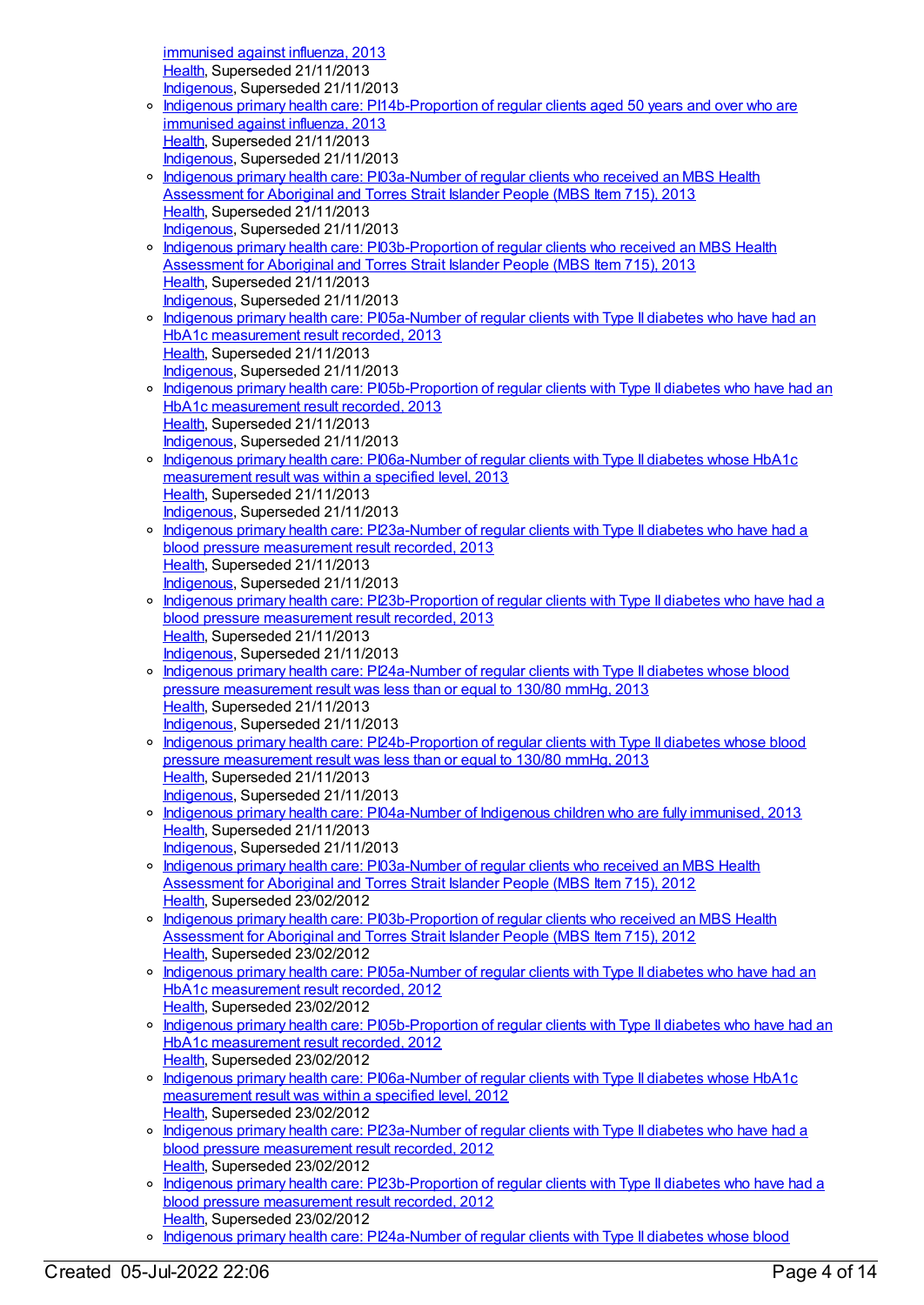pressure measurement result was less than or equal to 130/80 mmHg, 2012 [Health](https://meteor.aihw.gov.au/RegistrationAuthority/12), Superseded 23/02/2012

- o Indigenous primary health care: [PI24b-Proportion](https://meteor.aihw.gov.au/content/441449) of regular clients with Type II diabetes whose blood pressure measurement result was less than or equal to 130/80 mmHg, 2012 [Health](https://meteor.aihw.gov.au/RegistrationAuthority/12), Superseded 23/02/2012
- o National Indigenous Reform Agreement: PI [14-Antenatal](https://meteor.aihw.gov.au/content/438513) care, 2012 [Indigenous](https://meteor.aihw.gov.au/RegistrationAuthority/6), Superseded 13/06/2013
- o Indigenous primary health care: [PI06b-Proportion](https://meteor.aihw.gov.au/content/468100) of regular clients with Type II diabetes whose HbA1c measurement result was within a specified level, 2013 [Health](https://meteor.aihw.gov.au/RegistrationAuthority/12), Superseded 21/11/2013 [Indigenous](https://meteor.aihw.gov.au/RegistrationAuthority/6), Superseded 21/11/2013
- o Indigenous primary health care: [PI06b-Proportion](https://meteor.aihw.gov.au/content/441158) of regular clients with Type II diabetes whose HbA1c measurement result was within a specified level, 2012 [Health](https://meteor.aihw.gov.au/RegistrationAuthority/12), Superseded 23/02/2012
- National Indigenous Reform Agreement: PI [09-Antenatal](https://meteor.aihw.gov.au/content/484317) care, 2013 [Indigenous](https://meteor.aihw.gov.au/RegistrationAuthority/6), Superseded 13/12/2013
- o Indigenous primary health care: [PI03a-Number](https://meteor.aihw.gov.au/content/504652) of regular clients for whom an MBS Health Assessment for Aboriginal and Torres Strait Islander People (MBS Item 715) was claimed, 2014 [Health](https://meteor.aihw.gov.au/RegistrationAuthority/12), Superseded 13/03/2015 [Indigenous](https://meteor.aihw.gov.au/RegistrationAuthority/6), Superseded 13/03/2015
- Indigenous primary health care: [PI03b-Proportion](https://meteor.aihw.gov.au/content/504659) of regular clients for whom an MBS Health Assessment for Aboriginal and Torres Strait Islander People (MBS Item 715) was claimed. 2014 [Health](https://meteor.aihw.gov.au/RegistrationAuthority/12), Superseded 13/03/2015 [Indigenous](https://meteor.aihw.gov.au/RegistrationAuthority/6), Superseded 13/03/2015
- o Indigenous primary health care: [PI05a-Number](https://meteor.aihw.gov.au/content/504700) of regular clients with Type II diabetes who have had an HbA1c measurement result recorded, 2014 [Health](https://meteor.aihw.gov.au/RegistrationAuthority/12), Superseded 13/03/2015 [Indigenous](https://meteor.aihw.gov.au/RegistrationAuthority/6), Superseded 13/03/2015
- o Indigenous primary health care: [PI04b-Proportion](https://meteor.aihw.gov.au/content/504698) of Indigenous children who are fully immunised, 2014 [Health](https://meteor.aihw.gov.au/RegistrationAuthority/12), Superseded 13/03/2015 [Indigenous](https://meteor.aihw.gov.au/RegistrationAuthority/6), Superseded 13/03/2015
- Indigenous primary health care: [PI04a-Number](https://meteor.aihw.gov.au/content/504696) of Indigenous children who are fully immunised, 2014 [Health](https://meteor.aihw.gov.au/RegistrationAuthority/12), Superseded 13/03/2015 [Indigenous](https://meteor.aihw.gov.au/RegistrationAuthority/6), Superseded 13/03/2015
- o Indigenous primary health care: [PI05b-Proportion](https://meteor.aihw.gov.au/content/504702) of regular clients with Type II diabetes who have had an HbA1c measurement result recorded, 2014 [Health](https://meteor.aihw.gov.au/RegistrationAuthority/12), Superseded 13/03/2015 [Indigenous](https://meteor.aihw.gov.au/RegistrationAuthority/6), Superseded 13/03/2015
- o Indigenous primary health care: [PI14a-Number](https://meteor.aihw.gov.au/content/504735) of regular clients aged 50 years and over who are immunised against influenza, 2014 [Health](https://meteor.aihw.gov.au/RegistrationAuthority/12), Superseded 13/03/2015 [Indigenous](https://meteor.aihw.gov.au/RegistrationAuthority/6), Superseded 13/03/2015
- o Indigenous primary health care: [PI14b-Proportion](https://meteor.aihw.gov.au/content/504737) of regular clients aged 50 years and over who are immunised against influenza, 2014 [Health](https://meteor.aihw.gov.au/RegistrationAuthority/12), Superseded 13/03/2015
- [Indigenous](https://meteor.aihw.gov.au/RegistrationAuthority/6), Superseded 13/03/2015 o Indigenous primary health care: [PI20a-Number](https://meteor.aihw.gov.au/content/481574) of regular clients aged 35 years and over who have had an absolute cardiovascular disease risk assessment recorded, 2014
	- [Health](https://meteor.aihw.gov.au/RegistrationAuthority/12), Retired 13/03/2015
	- [Indigenous](https://meteor.aihw.gov.au/RegistrationAuthority/6), Superseded 13/03/2015
- o Indigenous primary health care: [PI20b-Proportion](https://meteor.aihw.gov.au/content/481576) of regular clients aged 35 years and over who have had an absolute cardiovascular disease risk assessment recorded, 2014 [Health](https://meteor.aihw.gov.au/RegistrationAuthority/12), Retired 13/03/2015 [Indigenous](https://meteor.aihw.gov.au/RegistrationAuthority/6), Superseded 13/03/2015
- o Indigenous primary health care: [PI22a-Number](https://meteor.aihw.gov.au/content/504790) of regular clients who have had a cervical screening, 2014 [Health](https://meteor.aihw.gov.au/RegistrationAuthority/12), Superseded 13/03/2015
	- [Indigenous](https://meteor.aihw.gov.au/RegistrationAuthority/6), Superseded 13/03/2015
- Indigenous primary health care: [PI22b-Proportion](https://meteor.aihw.gov.au/content/504793) of regular clients who have had a cervical screening, 2014
	- [Health](https://meteor.aihw.gov.au/RegistrationAuthority/12), Superseded 13/03/2015
	- [Indigenous](https://meteor.aihw.gov.au/RegistrationAuthority/6), Superseded 13/03/2015
- o Indigenous primary health care: [PI23a-Number](https://meteor.aihw.gov.au/content/504795) of regular clients with Type II diabetes who have had a blood pressure measurement result recorded, 2014 [Health](https://meteor.aihw.gov.au/RegistrationAuthority/12), Superseded 13/03/2015 [Indigenous](https://meteor.aihw.gov.au/RegistrationAuthority/6), Superseded 13/03/2015
- o Indigenous primary health care: [PI23b-Proportion](https://meteor.aihw.gov.au/content/504798) of regular clients with Type II diabetes who have had a blood pressure measurement result recorded, 2014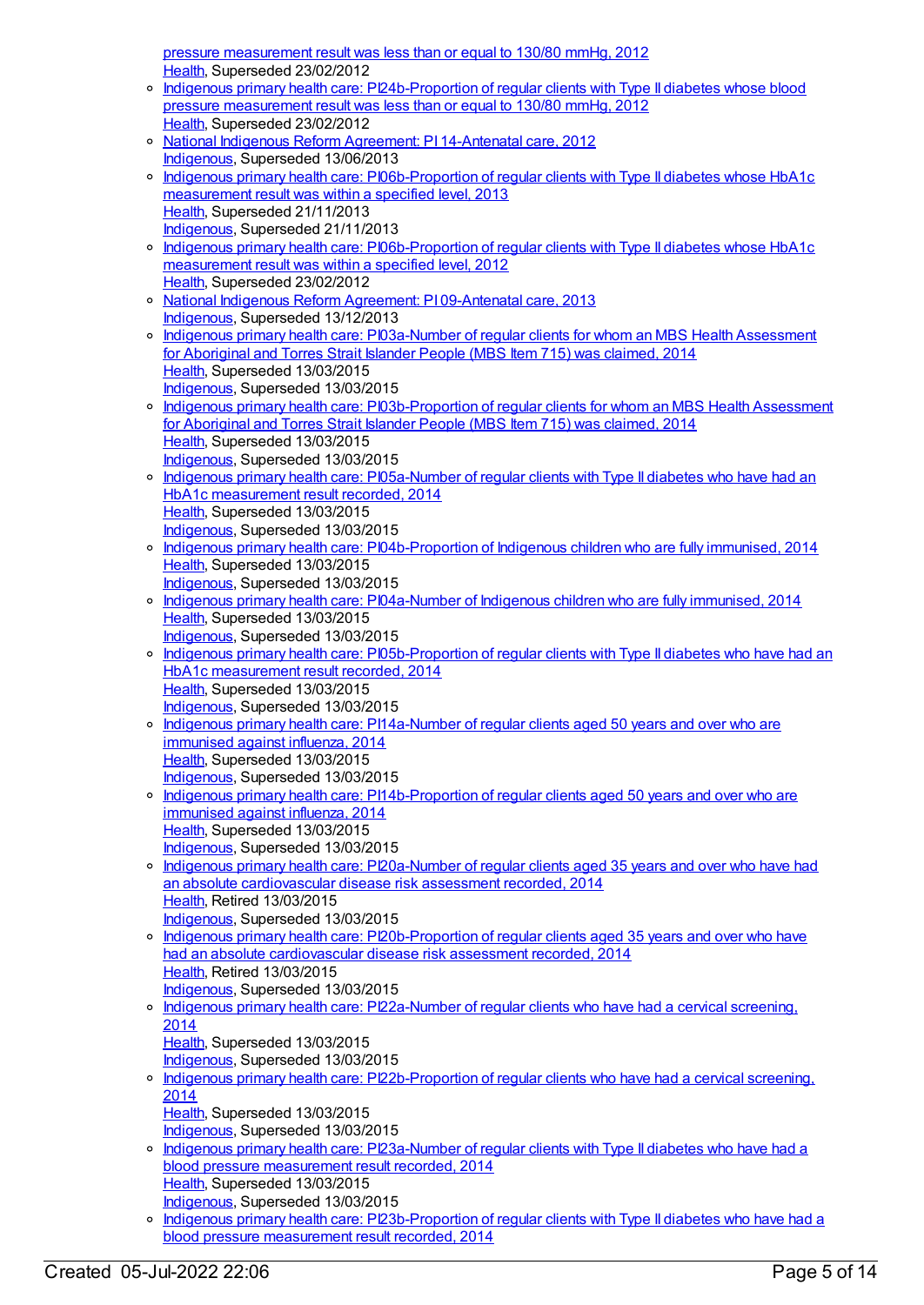[Health](https://meteor.aihw.gov.au/RegistrationAuthority/12), Superseded 13/03/2015 [Indigenous](https://meteor.aihw.gov.au/RegistrationAuthority/6), Superseded 13/03/2015

o Indigenous primary health care: [PI24a-Number](https://meteor.aihw.gov.au/content/504801) of regular clients with Type II diabetes whose blood pressure measurement result was less than or equal to 130/80 mmHg, 2014 [Health](https://meteor.aihw.gov.au/RegistrationAuthority/12), Superseded 13/03/2015 [Indigenous](https://meteor.aihw.gov.au/RegistrationAuthority/6), Superseded 13/03/2015 o Indigenous primary health care: [PI24b-Proportion](https://meteor.aihw.gov.au/content/504803) of regular clients with Type II diabetes whose blood pressure measurement result was less than or equal to 130/80 mmHg, 2014 [Health](https://meteor.aihw.gov.au/RegistrationAuthority/12), Superseded 13/03/2015 [Indigenous](https://meteor.aihw.gov.au/RegistrationAuthority/6), Superseded 13/03/2015 National Indigenous Reform Agreement: PI [09-Antenatal](https://meteor.aihw.gov.au/content/525833) care, 2014 [Indigenous](https://meteor.aihw.gov.au/RegistrationAuthority/6), Superseded 24/11/2014 o Indigenous primary health care: [PI19a-Number](https://meteor.aihw.gov.au/content/481523) of regular clients with a selected chronic disease who have had an eGFR recorded with results within specified levels, 2014 [Health](https://meteor.aihw.gov.au/RegistrationAuthority/12), Superseded 13/03/2015 [Indigenous](https://meteor.aihw.gov.au/RegistrationAuthority/6), Superseded 13/03/2015 o Indigenous primary health care: [PI19b-Proportion](https://meteor.aihw.gov.au/content/481525) of regular clients with a selected chronic disease who have had an eGFR recorded with results within specified levels, 2014 [Health](https://meteor.aihw.gov.au/RegistrationAuthority/12), Superseded 13/03/2015 [Indigenous](https://meteor.aihw.gov.au/RegistrationAuthority/6), Superseded 13/03/2015 o Indigenous primary health care: [PI06a-Number](https://meteor.aihw.gov.au/content/504704) of regular clients with Type II diabetes whose HbA1c measurement result was within a specified level, 2014 [Health](https://meteor.aihw.gov.au/RegistrationAuthority/12), Superseded 13/03/2015 [Indigenous](https://meteor.aihw.gov.au/RegistrationAuthority/6), Superseded 13/03/2015 o Indigenous primary health care: [PI06b-Proportion](https://meteor.aihw.gov.au/content/504706) of regular clients with Type II diabetes whose HbA1c measurement result was within a specified level, 2014 [Health](https://meteor.aihw.gov.au/RegistrationAuthority/12), Superseded 13/03/2015 [Indigenous](https://meteor.aihw.gov.au/RegistrationAuthority/6), Superseded 13/03/2015 o Indigenous primary health care: [PI05a-Number](https://meteor.aihw.gov.au/content/588993) of regular clients with Type II diabetes who have had an HbA1c measurement result recorded, 2015 [Health](https://meteor.aihw.gov.au/RegistrationAuthority/12), Superseded 05/10/2016 [Indigenous](https://meteor.aihw.gov.au/RegistrationAuthority/6), Superseded 20/01/2017 o Indigenous primary health care: [PI05b-Proportion](https://meteor.aihw.gov.au/content/588995) of regular clients with Type II diabetes who have had an HbA1c measurement result recorded, 2015 [Health](https://meteor.aihw.gov.au/RegistrationAuthority/12), Superseded 05/10/2016 [Indigenous](https://meteor.aihw.gov.au/RegistrationAuthority/6), Superseded 20/01/2017 o Indigenous primary health care: [PI06b-Proportion](https://meteor.aihw.gov.au/content/589004) of regular clients with Type II diabetes whose HbA1c measurement result was within a specified level, 2015 [Health](https://meteor.aihw.gov.au/RegistrationAuthority/12), Superseded 05/10/2016 [Indigenous](https://meteor.aihw.gov.au/RegistrationAuthority/6), Superseded 20/01/2017 o Indigenous primary health care: [PI22a-Number](https://meteor.aihw.gov.au/content/589075) of regular clients who have had a cervical screening, 2015 [Health](https://meteor.aihw.gov.au/RegistrationAuthority/12), Superseded 05/10/2016 [Indigenous](https://meteor.aihw.gov.au/RegistrationAuthority/6), Superseded 20/01/2017 o Indigenous primary health care: [PI22b-Proportion](https://meteor.aihw.gov.au/content/589077) of regular clients who have had a cervical screening, 2015 [Health](https://meteor.aihw.gov.au/RegistrationAuthority/12), Superseded 05/10/2016 [Indigenous](https://meteor.aihw.gov.au/RegistrationAuthority/6), Superseded 20/01/2017 o Indigenous primary health care: [PI06a-Number](https://meteor.aihw.gov.au/content/592153) of regular clients with Type II diabetes whose HbA1c measurement result was within a specified level, 2015 [Health](https://meteor.aihw.gov.au/RegistrationAuthority/12), Superseded 05/10/2016 [Indigenous](https://meteor.aihw.gov.au/RegistrationAuthority/6), Superseded 20/01/2017 o Indigenous primary health care: [PI14b-Proportion](https://meteor.aihw.gov.au/content/589053) of regular clients aged 50 years and over who are immunised against influenza, 2015 [Health](https://meteor.aihw.gov.au/RegistrationAuthority/12), Superseded 05/10/2016 [Indigenous](https://meteor.aihw.gov.au/RegistrationAuthority/6), Superseded 20/01/2017 o Indigenous primary health care: [PI14a-Number](https://meteor.aihw.gov.au/content/589051) of regular clients aged 50 years and over who are immunised against influenza, 2015 [Health](https://meteor.aihw.gov.au/RegistrationAuthority/12), Superseded 05/10/2016 [Indigenous](https://meteor.aihw.gov.au/RegistrationAuthority/6), Superseded 20/01/2017 o Indigenous primary health care: [PI23a-Number](https://meteor.aihw.gov.au/content/589079) of regular clients with Type II diabetes who have had a blood pressure measurement result recorded, 2015 [Health](https://meteor.aihw.gov.au/RegistrationAuthority/12), Superseded 05/10/2016 [Indigenous](https://meteor.aihw.gov.au/RegistrationAuthority/6), Superseded 20/01/2017 Indigenous primary health care: [PI23b-Proportion](https://meteor.aihw.gov.au/content/589081) of regular clients with Type II diabetes who have had a blood pressure measurement result recorded, 2015 [Health](https://meteor.aihw.gov.au/RegistrationAuthority/12), Superseded 05/10/2016

[Indigenous](https://meteor.aihw.gov.au/RegistrationAuthority/6), Superseded 20/01/2017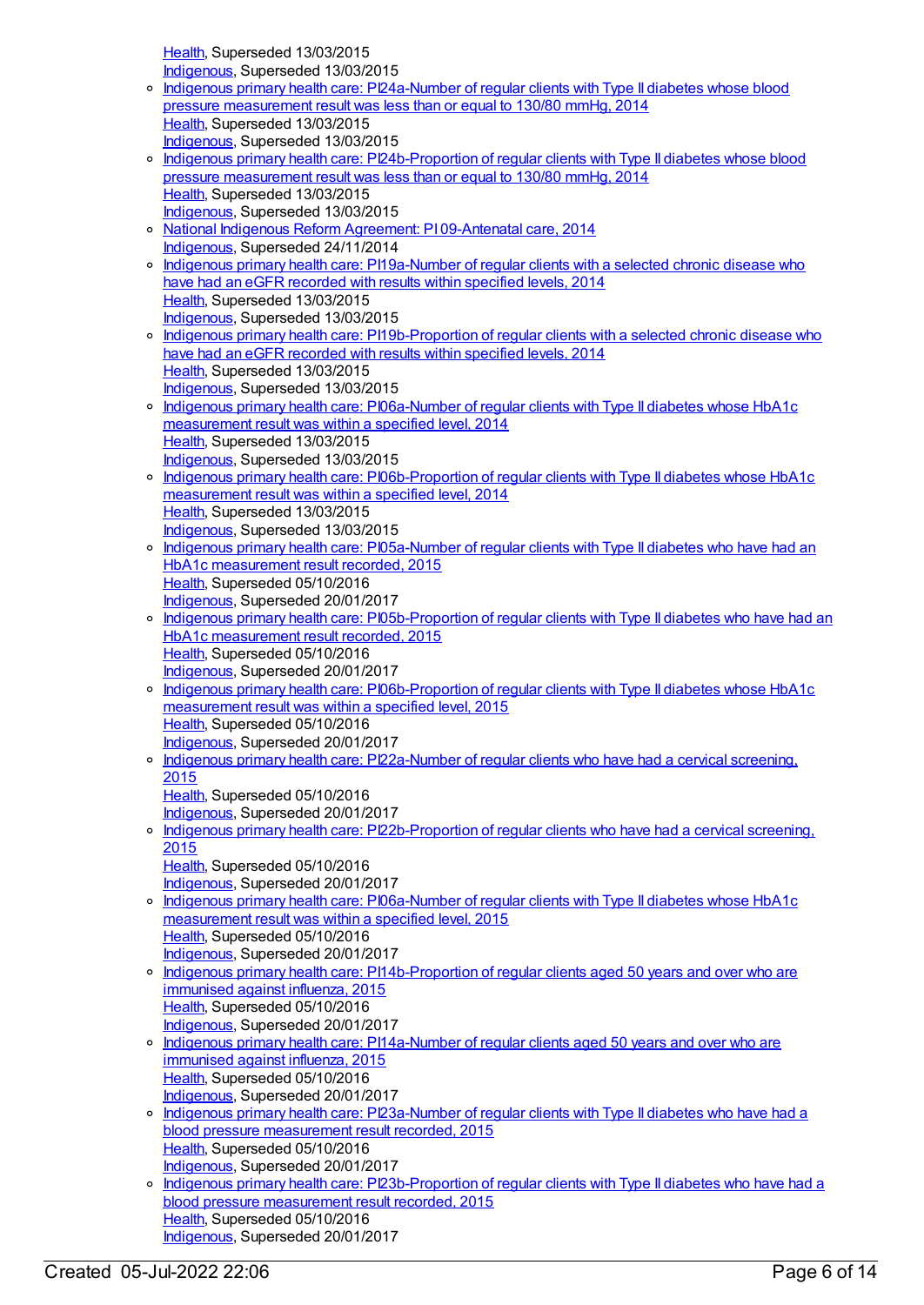- Indigenous primary health care: [PI24a-Number](https://meteor.aihw.gov.au/content/589083) of regular clients with Type II diabetes whose blood pressure measurement result was less than or equal to 130/80 mmHg, 2015 [Health](https://meteor.aihw.gov.au/RegistrationAuthority/12), Superseded 05/10/2016 [Indigenous](https://meteor.aihw.gov.au/RegistrationAuthority/6), Superseded 20/01/2017
- o Indigenous primary health care: [PI24b-Proportion](https://meteor.aihw.gov.au/content/589085) of regular clients with Type II diabetes whose blood pressure measurement result was less than or equal to 130/80 mmHg, 2015 [Health](https://meteor.aihw.gov.au/RegistrationAuthority/12), Superseded 05/10/2016 [Indigenous](https://meteor.aihw.gov.au/RegistrationAuthority/6), Superseded 20/01/2017
- o National Indigenous Reform Agreement: PI [09-Antenatal](https://meteor.aihw.gov.au/content/579080) care, 2015 [Indigenous](https://meteor.aihw.gov.au/RegistrationAuthority/6), Superseded 18/11/2015
- o Indigenous primary health care: [PI03a-Number](https://meteor.aihw.gov.au/content/588983) of regular clients for whom an MBS Health Assessment for Aboriginal and Torres Strait Islander People (MBS Item 715) was claimed, 2015 [Health](https://meteor.aihw.gov.au/RegistrationAuthority/12), Superseded 05/10/2016 [Indigenous](https://meteor.aihw.gov.au/RegistrationAuthority/6), Superseded 20/01/2017
- o Indigenous primary health care: [PI03b-Proportion](https://meteor.aihw.gov.au/content/588985) of regular clients for whom an MBS Health Assessment for Aboriginal and Torres Strait Islander People (MBS Item 715) was claimed, 2015 [Health](https://meteor.aihw.gov.au/RegistrationAuthority/12), Superseded 05/10/2016 [Indigenous](https://meteor.aihw.gov.au/RegistrationAuthority/6), Superseded 20/01/2017
- Indigenous primary health care: [PI04a-Number](https://meteor.aihw.gov.au/content/588989) of Indigenous children who are fully immunised, 2015 [Health](https://meteor.aihw.gov.au/RegistrationAuthority/12), Superseded 05/10/2016 [Indigenous](https://meteor.aihw.gov.au/RegistrationAuthority/6), Superseded 20/01/2017
- o Indigenous primary health care: [PI04b-Proportion](https://meteor.aihw.gov.au/content/588991) of Indigenous children who are fully immunised, 2015 [Health](https://meteor.aihw.gov.au/RegistrationAuthority/12), Superseded 05/10/2016 [Indigenous](https://meteor.aihw.gov.au/RegistrationAuthority/6), Superseded 20/01/2017
- o Indigenous primary health care: [PI20a-Number](https://meteor.aihw.gov.au/content/591955) of regular clients who have had the necessary risk factors assessed to enable CVD assessment, 2015 [Health](https://meteor.aihw.gov.au/RegistrationAuthority/12), Superseded 05/10/2016 [Indigenous](https://meteor.aihw.gov.au/RegistrationAuthority/6), Superseded 20/01/2017
- o Indigenous primary health care: [PI20b-Proportion](https://meteor.aihw.gov.au/content/588801) of regular clients who have had the necessary risk factors assessed to enable CVD assessment, 2015 [Health](https://meteor.aihw.gov.au/RegistrationAuthority/12), Superseded 05/10/2016 [Indigenous](https://meteor.aihw.gov.au/RegistrationAuthority/6), Superseded 20/01/2017
- o Indigenous primary health care: [PI21b-Proportion](https://meteor.aihw.gov.au/content/585230) of regular clients aged 35 to 74 years who have had an absolute cardiovascular disease risk assessment with results within specified levels, 2015 [Health](https://meteor.aihw.gov.au/RegistrationAuthority/12), Superseded 05/10/2016 [Indigenous](https://meteor.aihw.gov.au/RegistrationAuthority/6), Superseded 20/01/2017
- o Indigenous primary health care: [PI21a-Number](https://meteor.aihw.gov.au/content/591202) of regular clients aged 35 to 74 years who have had an absolute cardiovascular disease risk assessment with results within specified levels, 2015 [Health](https://meteor.aihw.gov.au/RegistrationAuthority/12), Superseded 05/10/2016 [Indigenous](https://meteor.aihw.gov.au/RegistrationAuthority/6), Superseded 20/01/2017
- o Indigenous primary health care: [PI19b-Proportion](https://meteor.aihw.gov.au/content/594108) of regular clients with a selected chronic disease who have had a kidney function test with results within specified levels, 2015 [Health](https://meteor.aihw.gov.au/RegistrationAuthority/12), Superseded 05/10/2016 [Indigenous](https://meteor.aihw.gov.au/RegistrationAuthority/6), Superseded 20/01/2017
- Indigenous primary health care: [PI19a-Number](https://meteor.aihw.gov.au/content/594135) of regular clients with a selected chronic disease who have had a kidney function test with results within specified levels, 2015 [Health](https://meteor.aihw.gov.au/RegistrationAuthority/12), Superseded 05/10/2016 [Indigenous](https://meteor.aihw.gov.au/RegistrationAuthority/6), Superseded 20/01/2017
- National Indigenous Reform Agreement: PI [09—Antenatal](https://meteor.aihw.gov.au/content/611182) care, 2016 [Indigenous](https://meteor.aihw.gov.au/RegistrationAuthority/6), Superseded 01/07/2016
- o Indigenous primary health care: [PI05a-Number](https://meteor.aihw.gov.au/content/663924) of regular clients with Type II diabetes who have had an HbA1c measurement result recorded, 2015-2017 [Health](https://meteor.aihw.gov.au/RegistrationAuthority/12), Superseded 25/01/2018 [Indigenous](https://meteor.aihw.gov.au/RegistrationAuthority/6), Superseded 27/02/2018
- o Indigenous primary health care: [PI05b-Proportion](https://meteor.aihw.gov.au/content/663926) of regular clients with Type II diabetes who have had an HbA1c measurement result recorded, 2015-2017 [Health](https://meteor.aihw.gov.au/RegistrationAuthority/12), Superseded 25/01/2018 [Indigenous](https://meteor.aihw.gov.au/RegistrationAuthority/6), Superseded 27/02/2018
- Indigenous primary health care: [PI19a-Number](https://meteor.aihw.gov.au/content/663973) of regular clients with a selected chronic disease who have had a kidney function test with results within specified levels, 2015-2017 [Health](https://meteor.aihw.gov.au/RegistrationAuthority/12), Superseded 25/01/2018 [Indigenous](https://meteor.aihw.gov.au/RegistrationAuthority/6), Superseded 27/02/2018
- o Indigenous primary health care: [PI23a-Number](https://meteor.aihw.gov.au/content/663986) of regular clients with Type II diabetes who have had a blood pressure measurement result recorded, 2015-2017 [Health](https://meteor.aihw.gov.au/RegistrationAuthority/12), Superseded 25/01/2018 [Indigenous](https://meteor.aihw.gov.au/RegistrationAuthority/6), Superseded 27/02/2018
- o Indigenous primary health care: [PI23b-Proportion](https://meteor.aihw.gov.au/content/663988) of regular clients with Type II diabetes who have had a blood pressure measurement result recorded, 2015-2017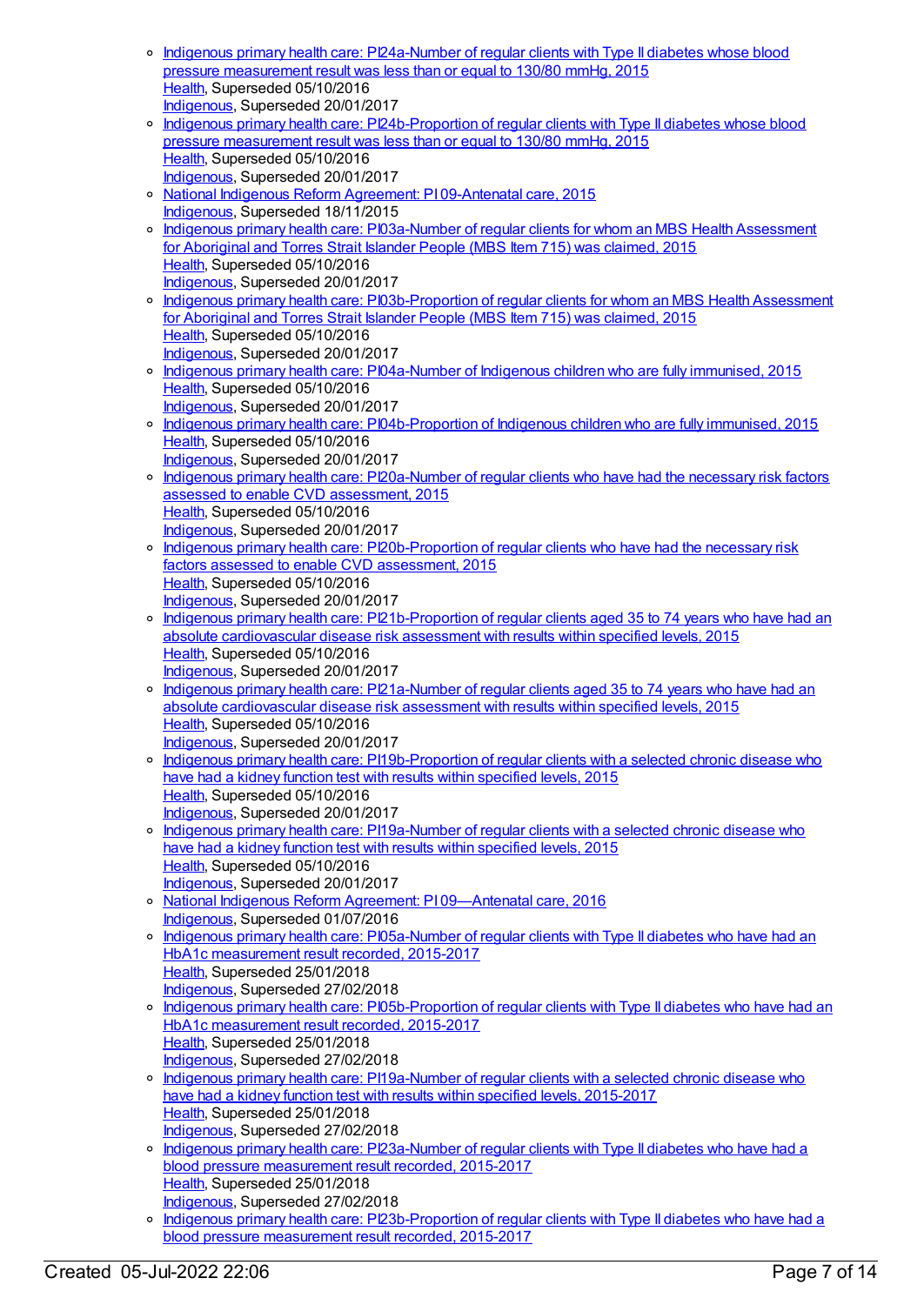[Health](https://meteor.aihw.gov.au/RegistrationAuthority/12), Superseded 25/01/2018

- [Indigenous](https://meteor.aihw.gov.au/RegistrationAuthority/6), Superseded 27/02/2018 o Indigenous primary health care: [PI24b-Proportion](https://meteor.aihw.gov.au/content/663992) of regular clients with Type II diabetes whose blood pressure measurement result was less than or equal to 130/80 mmHg, 2015-2017 [Health](https://meteor.aihw.gov.au/RegistrationAuthority/12), Superseded 25/01/2018 [Indigenous](https://meteor.aihw.gov.au/RegistrationAuthority/6), Superseded 27/02/2018 o Indigenous primary health care: [PI20b-Proportion](https://meteor.aihw.gov.au/content/663884) of regular clients who have had the necessary risk factors assessed to enable CVD assessment, 2015-2017 [Health](https://meteor.aihw.gov.au/RegistrationAuthority/12), Superseded 25/01/2018 [Indigenous](https://meteor.aihw.gov.au/RegistrationAuthority/6), Superseded 27/02/2018 o Indigenous primary health care: [PI20a-Number](https://meteor.aihw.gov.au/content/663882) of regular clients who have had the necessary risk factors assessed to enable CVD assessment, 2015-2017 [Health](https://meteor.aihw.gov.au/RegistrationAuthority/12), Superseded 25/01/2018 [Indigenous](https://meteor.aihw.gov.au/RegistrationAuthority/6), Superseded 27/02/2018 o Indigenous primary health care: [PI22a-Number](https://meteor.aihw.gov.au/content/663982) of regular clients who have had a cervical screening, 2015-2017 [Health](https://meteor.aihw.gov.au/RegistrationAuthority/12), Superseded 25/01/2018 [Indigenous](https://meteor.aihw.gov.au/RegistrationAuthority/6), Superseded 27/02/2018 Indigenous primary health care: [PI22b-Proportion](https://meteor.aihw.gov.au/content/663984) of regular clients who have had a cervical screening, 2015-2017 [Health](https://meteor.aihw.gov.au/RegistrationAuthority/12), Superseded 25/01/2018 [Indigenous](https://meteor.aihw.gov.au/RegistrationAuthority/6), Superseded 27/02/2018 o Indigenous primary health care: [PI24a-Number](https://meteor.aihw.gov.au/content/663990) of regular clients with Type II diabetes whose blood pressure measurement result was less than or equal to 130/80 mmHg, 2015-2017 [Health](https://meteor.aihw.gov.au/RegistrationAuthority/12), Superseded 25/01/2018 [Indigenous](https://meteor.aihw.gov.au/RegistrationAuthority/6), Superseded 27/02/2018 o Indigenous primary health care: [PI06a-Number](https://meteor.aihw.gov.au/content/663928) of regular clients with Type II diabetes whose HbA1c measurement result was within a specified level, 2015-2017 [Health](https://meteor.aihw.gov.au/RegistrationAuthority/12), Superseded 25/01/2018 [Indigenous](https://meteor.aihw.gov.au/RegistrationAuthority/6), Superseded 27/02/2018 o Indigenous primary health care: [PI06b-Proportion](https://meteor.aihw.gov.au/content/663930) of regular clients with Type II diabetes whose HbA1c measurement result was within a specified level, 2015-2017 [Health](https://meteor.aihw.gov.au/RegistrationAuthority/12), Superseded 25/01/2018 [Indigenous](https://meteor.aihw.gov.au/RegistrationAuthority/6), Superseded 27/02/2018 National Indigenous Reform Agreement: PI [09—Antenatal](https://meteor.aihw.gov.au/content/645400) care, 2017 [Indigenous](https://meteor.aihw.gov.au/RegistrationAuthority/6), Superseded 06/06/2017 o Indigenous primary health care: [PI03a-Number](https://meteor.aihw.gov.au/content/663909) of regular clients for whom an MBS Health Assessment for Aboriginal and Torres Strait Islander People (MBS Item 715) was claimed, 2015-2017 [Health](https://meteor.aihw.gov.au/RegistrationAuthority/12), Superseded 25/01/2018 [Indigenous](https://meteor.aihw.gov.au/RegistrationAuthority/6), Superseded 27/02/2018 o Indigenous primary health care: [PI03b-Proportion](https://meteor.aihw.gov.au/content/663913) of regular clients for whom an MBS Health Assessment for Aboriginal and Torres Strait Islander People (MBS Item 715) was claimed, 2015-2017 [Health](https://meteor.aihw.gov.au/RegistrationAuthority/12), Superseded 25/01/2018 [Indigenous](https://meteor.aihw.gov.au/RegistrationAuthority/6), Superseded 27/02/2018 o Indigenous primary health care: [PI21a-Number](https://meteor.aihw.gov.au/content/663978) of regular clients aged 35 to 74 years who have had an absolute cardiovascular disease risk assessment with results within specified levels, 2015-2017 [Health](https://meteor.aihw.gov.au/RegistrationAuthority/12), Superseded 25/01/2018 [Indigenous](https://meteor.aihw.gov.au/RegistrationAuthority/6), Superseded 27/02/2018 o Indigenous primary health care: [PI21b-Proportion](https://meteor.aihw.gov.au/content/663980) of regular clients aged 35 to 74 years who have had an absolute cardiovascular disease risk assessment with results within specified levels, 2015-2017 [Health](https://meteor.aihw.gov.au/RegistrationAuthority/12), Superseded 25/01/2018 [Indigenous](https://meteor.aihw.gov.au/RegistrationAuthority/6), Superseded 27/02/2018 o Indigenous primary health care: [PI19b-Proportion](https://meteor.aihw.gov.au/content/663976) of regular clients with a selected chronic disease who have had a kidney function test with results within specified levels, 2015-2017 [Health](https://meteor.aihw.gov.au/RegistrationAuthority/12), Superseded 25/01/2018 [Indigenous](https://meteor.aihw.gov.au/RegistrationAuthority/6), Superseded 27/02/2018 o Indigenous primary health care: [PI04b-Proportion](https://meteor.aihw.gov.au/content/663921) of Indigenous children who are fully immunised, 2015-2017 [Health](https://meteor.aihw.gov.au/RegistrationAuthority/12), Superseded 25/01/2018 [Indigenous](https://meteor.aihw.gov.au/RegistrationAuthority/6), Superseded 27/02/2018 o Indigenous primary health care: [PI04a-Number](https://meteor.aihw.gov.au/content/663916) of Indigenous children who are fully immunised, 2015-2017
	- [Health](https://meteor.aihw.gov.au/RegistrationAuthority/12), Superseded 25/01/2018
	- [Indigenous](https://meteor.aihw.gov.au/RegistrationAuthority/6), Superseded 27/02/2018
	- o Indigenous primary health care: [PI14a-Number](https://meteor.aihw.gov.au/content/663954) of regular clients aged 50 years and over who are immunised against influenza, 2015-2017 [Health](https://meteor.aihw.gov.au/RegistrationAuthority/12), Superseded 25/01/2018 [Indigenous](https://meteor.aihw.gov.au/RegistrationAuthority/6), Superseded 27/02/2018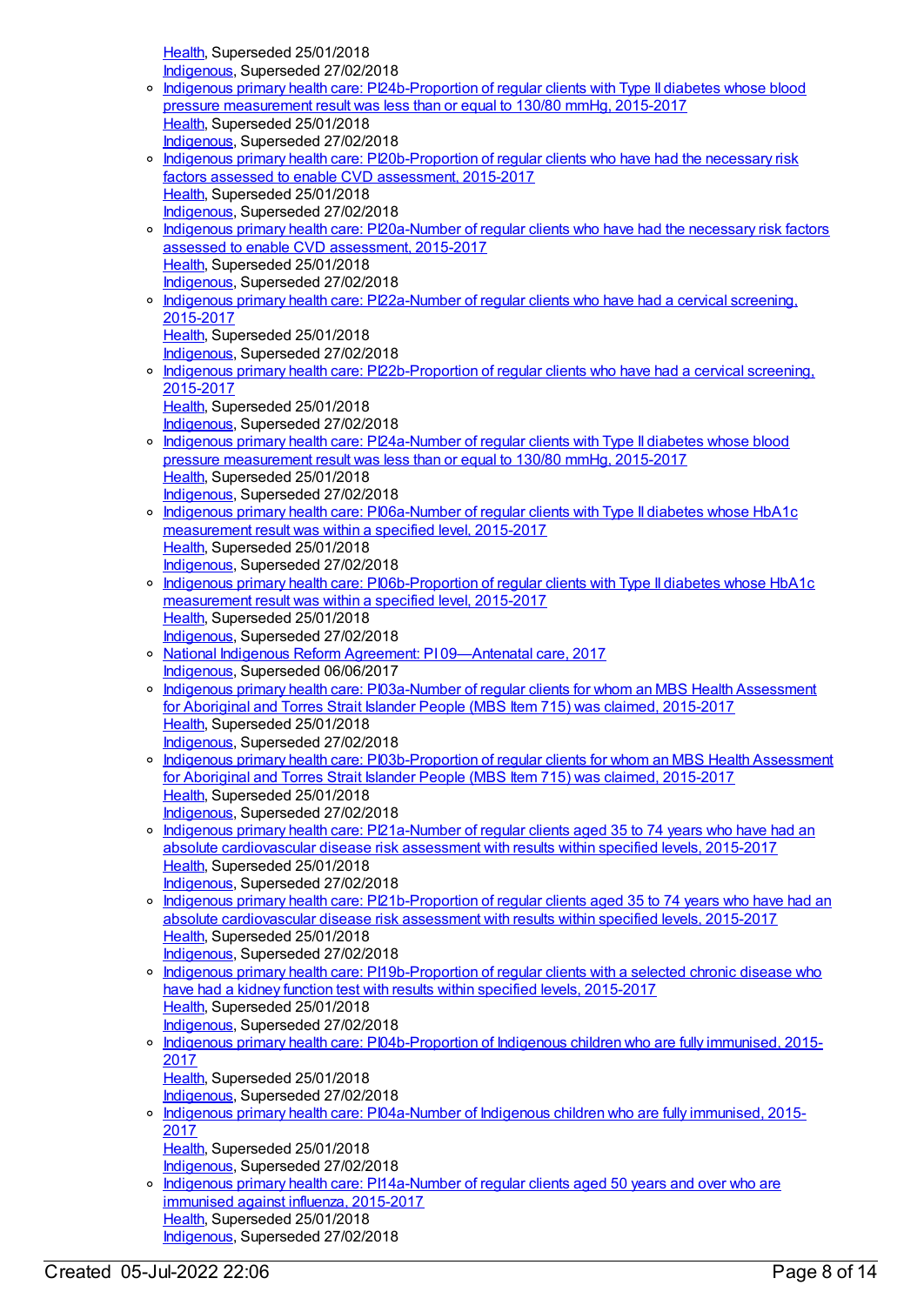- Indigenous primary health care: [PI14b-Proportion](https://meteor.aihw.gov.au/content/663956) of regular clients aged 50 years and over who are immunised against influenza, 2015-2017 [Health](https://meteor.aihw.gov.au/RegistrationAuthority/12), Superseded 25/01/2018 [Indigenous](https://meteor.aihw.gov.au/RegistrationAuthority/6), Superseded 27/02/2018
- o Indigenous primary health care: [PI03a-Number](https://meteor.aihw.gov.au/content/686350) of regular clients for whom an MBS Health Assessment for Aboriginal and Torres Strait Islander People (MBS Item 715) was claimed, 2015-2017 [Health](https://meteor.aihw.gov.au/RegistrationAuthority/12), Superseded 17/10/2018 [Indigenous](https://meteor.aihw.gov.au/RegistrationAuthority/6), Superseded 17/10/2018
- o Indigenous primary health care: [PI03b-Proportion](https://meteor.aihw.gov.au/content/686405) of regular clients for whom an MBS Health Assessment for Aboriginal and Torres Strait Islander People (MBS Item 715) was claimed, 2015-2017 [Health](https://meteor.aihw.gov.au/RegistrationAuthority/12), Superseded 17/10/2018 [Indigenous](https://meteor.aihw.gov.au/RegistrationAuthority/6), Superseded 17/10/2018
- o Indigenous primary health care: [PI04a-Number](https://meteor.aihw.gov.au/content/686410) of Indigenous children who are fully immunised, 2015-2017
	- [Health](https://meteor.aihw.gov.au/RegistrationAuthority/12), Superseded 17/10/2018
- [Indigenous](https://meteor.aihw.gov.au/RegistrationAuthority/6), Superseded 17/10/2018 o Indigenous primary health care: [PI05a-Number](https://meteor.aihw.gov.au/content/686420) of regular clients with Type II diabetes who have had an
- HbA1c measurement result recorded, 2015-2017
- [Health](https://meteor.aihw.gov.au/RegistrationAuthority/12), Superseded 17/10/2018
- [Indigenous](https://meteor.aihw.gov.au/RegistrationAuthority/6), Superseded 17/10/2018
- Indigenous primary health care: [PI05b-Proportion](https://meteor.aihw.gov.au/content/686352) of regular clients with Type II diabetes who have had an HbA1c measurement result recorded, 2015-2017 [Health](https://meteor.aihw.gov.au/RegistrationAuthority/12), Superseded 17/10/2018 [Indigenous](https://meteor.aihw.gov.au/RegistrationAuthority/6), Superseded 17/10/2018
- o Indigenous primary health care: [PI06a-Number](https://meteor.aihw.gov.au/content/686425) of regular clients with Type II diabetes whose HbA1c measurement result was within a specified level, 2015-2017 [Health](https://meteor.aihw.gov.au/RegistrationAuthority/12), Superseded 17/10/2018 [Indigenous](https://meteor.aihw.gov.au/RegistrationAuthority/6), Superseded 17/10/2018
- Indigenous primary health care: [PI06b-Proportion](https://meteor.aihw.gov.au/content/686356) of regular clients with Type II diabetes whose HbA1c measurement result was within a specified level, 2015-2017 [Health](https://meteor.aihw.gov.au/RegistrationAuthority/12), Superseded 17/10/2018 [Indigenous](https://meteor.aihw.gov.au/RegistrationAuthority/6), Superseded 17/10/2018
- o Indigenous primary health care: [PI21a-Number](https://meteor.aihw.gov.au/content/686374) of regular clients aged 35 to 74 years who have had an absolute cardiovascular disease risk assessment with results within specified levels, 2015-2017 [Health](https://meteor.aihw.gov.au/RegistrationAuthority/12), Superseded 17/10/2018 [Indigenous](https://meteor.aihw.gov.au/RegistrationAuthority/6), Superseded 17/10/2018
- o Indigenous primary health care: [PI21b-Proportion](https://meteor.aihw.gov.au/content/686376) of regular clients aged 35 to 74 years who have had an absolute cardiovascular disease risk assessment with results within specified levels, 2015-2017 [Health](https://meteor.aihw.gov.au/RegistrationAuthority/12), Superseded 17/10/2018 [Indigenous](https://meteor.aihw.gov.au/RegistrationAuthority/6), Superseded 17/10/2018
- o Indigenous primary health care: [PI23a-Number](https://meteor.aihw.gov.au/content/686379) of regular clients with Type II diabetes who have had a blood pressure measurement result recorded, 2015-2017 [Health](https://meteor.aihw.gov.au/RegistrationAuthority/12), Superseded 17/10/2018 [Indigenous](https://meteor.aihw.gov.au/RegistrationAuthority/6), Superseded 17/10/2018
- o Indigenous primary health care: [PI23b-Proportion](https://meteor.aihw.gov.au/content/686381) of regular clients with Type II diabetes who have had a blood pressure measurement result recorded, 2015-2017 [Health](https://meteor.aihw.gov.au/RegistrationAuthority/12), Superseded 17/10/2018 [Indigenous](https://meteor.aihw.gov.au/RegistrationAuthority/6), Superseded 17/10/2018
- o Indigenous primary health care: [PI24a-Number](https://meteor.aihw.gov.au/content/686383) of regular clients with Type II diabetes whose blood pressure measurement result was less than or equal to 130/80 mmHg, 2015-2017 [Health](https://meteor.aihw.gov.au/RegistrationAuthority/12), Superseded 17/10/2018 [Indigenous](https://meteor.aihw.gov.au/RegistrationAuthority/6), Superseded 17/10/2018
- o Indigenous primary health care: [PI24b-Proportion](https://meteor.aihw.gov.au/content/686385) of regular clients with Type II diabetes whose blood pressure measurement result was less than or equal to 130/80 mmHg, 2015-2017 [Health](https://meteor.aihw.gov.au/RegistrationAuthority/12), Superseded 17/10/2018 [Indigenous](https://meteor.aihw.gov.au/RegistrationAuthority/6), Superseded 17/10/2018
- o Indigenous primary health care: [PI19a-Number](https://meteor.aihw.gov.au/content/686366) of regular clients with a selected chronic disease who have had a kidney function test with results within specified levels, 2015-2017 [Health](https://meteor.aihw.gov.au/RegistrationAuthority/12), Superseded 17/10/2018 [Indigenous](https://meteor.aihw.gov.au/RegistrationAuthority/6), Superseded 17/10/2018
- o Indigenous primary health care: [PI19b-Proportion](https://meteor.aihw.gov.au/content/686368) of regular clients with a selected chronic disease who have had a kidney function test with results within specified levels, 2015-2017 [Health](https://meteor.aihw.gov.au/RegistrationAuthority/12), Superseded 17/10/2018 [Indigenous](https://meteor.aihw.gov.au/RegistrationAuthority/6), Superseded 17/10/2018
- Indigenous primary health care: [PI04b-Proportion](https://meteor.aihw.gov.au/content/686416) of Indigenous children who are fully immunised, 2015- 2017 [Health](https://meteor.aihw.gov.au/RegistrationAuthority/12), Superseded 17/10/2018

[Indigenous](https://meteor.aihw.gov.au/RegistrationAuthority/6), Superseded 17/10/2018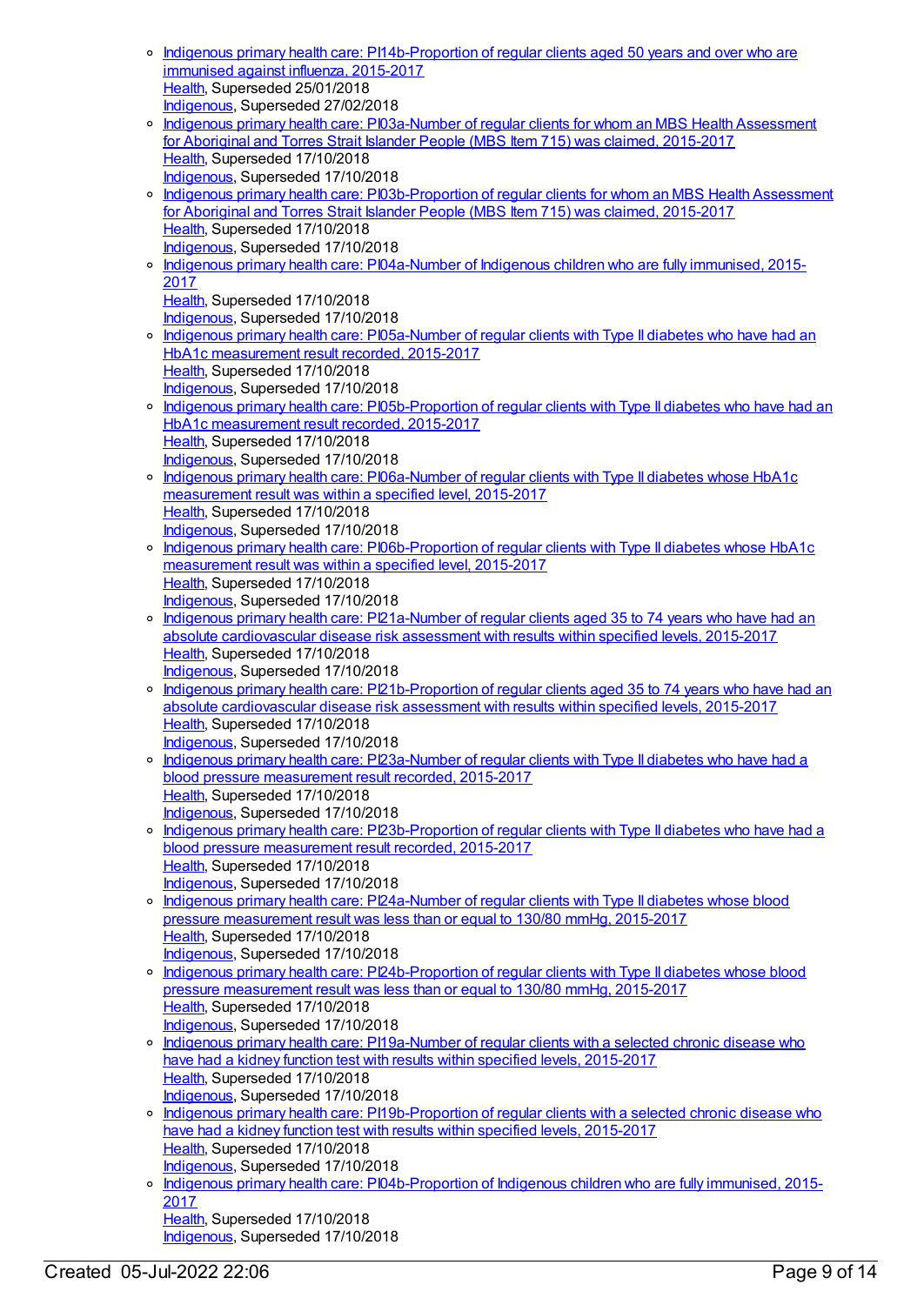| $\circ$ | Indigenous primary health care: PI14a-Number of regular clients aged 50 years and over who are                                                        |
|---------|-------------------------------------------------------------------------------------------------------------------------------------------------------|
|         | immunised against influenza, 2015-2017                                                                                                                |
|         | Health, Superseded 17/10/2018                                                                                                                         |
|         | Indigenous, Superseded 17/10/2018                                                                                                                     |
| $\circ$ | Indigenous primary health care: PI14b-Proportion of regular clients aged 50 years and over who are                                                    |
|         | immunised against influenza, 2015-2017                                                                                                                |
|         | Health, Superseded 17/10/2018<br>Indigenous, Superseded 17/10/2018                                                                                    |
| $\circ$ | Indigenous primary health care: PI20a-Number of regular clients who have had the necessary risk factors                                               |
|         | assessed to enable CVD assessment, 2015-2017                                                                                                          |
|         | Health, Superseded 17/10/2018                                                                                                                         |
|         | Indigenous, Superseded 17/10/2018                                                                                                                     |
| $\circ$ | Indigenous primary health care: PI20b-Proportion of regular clients who have had the necessary risk                                                   |
|         | factors assessed to enable CVD assessment, 2015-2017                                                                                                  |
|         | Health, Superseded 17/10/2018<br>Indigenous, Superseded 17/10/2018                                                                                    |
| $\circ$ | National Indigenous Reform Agreement: PI09-Antenatal care, 2018                                                                                       |
|         | Indigenous, Superseded 31/07/2018                                                                                                                     |
| $\circ$ | Indigenous primary health care: PI22a-Number of regular clients who have had a cervical screening.                                                    |
|         | 2015-2017                                                                                                                                             |
|         | Health, Superseded 17/10/2018                                                                                                                         |
|         | Indigenous, Superseded 17/10/2018                                                                                                                     |
| $\circ$ | Indigenous primary health care: PI22b-Proportion of regular clients who have had a cervical screening.<br>2015-2017                                   |
|         | Health, Superseded 17/10/2018                                                                                                                         |
|         | Indigenous, Superseded 17/10/2018                                                                                                                     |
| $\circ$ | Indigenous primary health care: PI03a-Number of regular clients for whom an MBS Health Assessment                                                     |
|         | for Aboriginal and Torres Strait Islander People (MBS Item 715) was claimed, 2018-2019                                                                |
|         | Health, Superseded 16/01/2020                                                                                                                         |
|         | Indigenous, Superseded 14/07/2021                                                                                                                     |
| $\circ$ | Indigenous primary health care: PI04a-Number of Indigenous children who are fully immunised, 2018-                                                    |
|         | 2019<br>Health, Superseded 16/01/2020                                                                                                                 |
|         | <b>Indigenous, Superseded 14/07/2021</b>                                                                                                              |
| $\circ$ | Indigenous primary health care: PI04b-Proportion of Indigenous children who are fully immunised, 2018-                                                |
|         | 2019                                                                                                                                                  |
|         | Health, Superseded 16/01/2020                                                                                                                         |
|         | Indigenous, Superseded 14/07/2021                                                                                                                     |
| $\circ$ | Indigenous primary health care: PI05a-Number of regular clients with Type II diabetes who have had an<br>HbA1c measurement result recorded, 2018-2019 |
|         | Health, Superseded 16/01/2020                                                                                                                         |
|         | Indigenous, Superseded 14/07/2021                                                                                                                     |
| $\circ$ | Indigenous primary health care: PI05b-Proportion of regular clients with Type II diabetes who have had an                                             |
|         | HbA1c measurement result recorded, 2018-2019                                                                                                          |
|         | Health, Superseded 16/01/2020                                                                                                                         |
|         | Indigenous, Superseded 14/07/2021                                                                                                                     |
| $\circ$ | Indigenous primary health care: PI06a-Number of regular clients with Type II diabetes whose HbA1c                                                     |
|         | measurement result was within a specified level, 2018-2019<br>Health, Superseded 16/01/2020                                                           |
|         | Indigenous, Superseded 14/07/2021                                                                                                                     |
| $\circ$ | Indigenous primary health care: PI06b-Proportion of regular clients with Type II diabetes whose HbA1c                                                 |
|         | measurement result was within a specified level, 2018-2019                                                                                            |
|         | Health, Superseded 16/01/2020                                                                                                                         |
|         | Indigenous, Superseded 14/07/2021                                                                                                                     |
| $\circ$ | Indigenous primary health care: PI14a-Number of regular clients aged 50 years and over who are                                                        |
|         | immunised against influenza, 2018-2019                                                                                                                |
|         | Health, Superseded 16/01/2020                                                                                                                         |
|         | Indigenous, Superseded 14/07/2021                                                                                                                     |

- o Indigenous primary health care: [PI14b-Proportion](https://meteor.aihw.gov.au/content/687980) of regular clients aged 50 years and over who are immunised against influenza, 2018-2019 [Health](https://meteor.aihw.gov.au/RegistrationAuthority/12), Superseded 16/01/2020 [Indigenous](https://meteor.aihw.gov.au/RegistrationAuthority/6), Superseded 14/07/2021
- Indigenous primary health care: [PI19b-Proportion](https://meteor.aihw.gov.au/content/688002) of regular clients with a selected chronic disease who have had a kidney function test with results within specified levels, 2018-2019 [Health](https://meteor.aihw.gov.au/RegistrationAuthority/12), Superseded 16/01/2020 [Indigenous](https://meteor.aihw.gov.au/RegistrationAuthority/6), Superseded 14/07/2021
- o Indigenous primary health care: [PI03b-Proportion](https://meteor.aihw.gov.au/content/687927) of regular clients for whom an MBS Health Assessment for Aboriginal and Torres Strait Islander People (MBS Item 715) was claimed, 2018-2019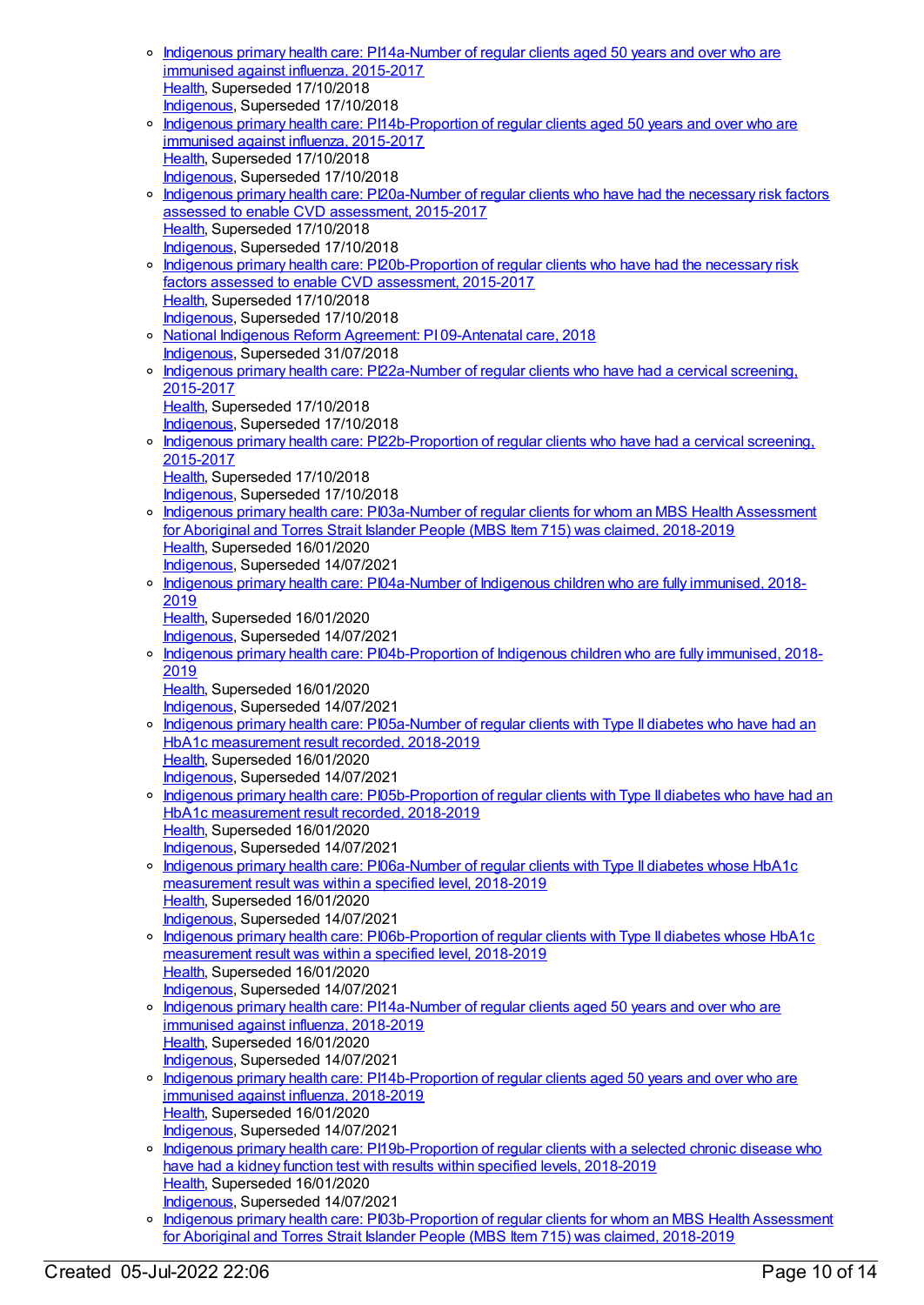- [Health](https://meteor.aihw.gov.au/RegistrationAuthority/12), Superseded 16/01/2020 [Indigenous](https://meteor.aihw.gov.au/RegistrationAuthority/6), Superseded 14/07/2021 Indigenous primary health care: [PI19a-Number](https://meteor.aihw.gov.au/content/688000) of regular clients with a selected chronic disease who have had a kidney function test with results within specified levels, 2018-2019 [Health](https://meteor.aihw.gov.au/RegistrationAuthority/12), Superseded 16/01/2020 [Indigenous](https://meteor.aihw.gov.au/RegistrationAuthority/6), Superseded 14/07/2021 o Indigenous primary health care: [PI20a-Number](https://meteor.aihw.gov.au/content/688004) of regular clients who have had the necessary risk factors assessed to enable cardiovascular disease (CVD) assessment, 2018-2019 [Health](https://meteor.aihw.gov.au/RegistrationAuthority/12), Superseded 16/01/2020 [Indigenous](https://meteor.aihw.gov.au/RegistrationAuthority/6), Superseded 14/07/2021 o Indigenous primary health care: [PI20b-Proportion](https://meteor.aihw.gov.au/content/688007) of regular clients who have had the necessary risk factors assessed to enable cardiovascular disease (CVD) assessment, 2018-2019 [Health](https://meteor.aihw.gov.au/RegistrationAuthority/12), Superseded 16/01/2020 [Indigenous](https://meteor.aihw.gov.au/RegistrationAuthority/6), Superseded 14/07/2021 o Indigenous primary health care: [PI21b-Proportion](https://meteor.aihw.gov.au/content/688012) of regular clients aged 35 to 74 years who have had an absolute cardiovascular disease (CVD) risk assessment with results within specified levels, 2018-2019 [Health](https://meteor.aihw.gov.au/RegistrationAuthority/12), Superseded 16/01/2020 [Indigenous](https://meteor.aihw.gov.au/RegistrationAuthority/6), Superseded 14/07/2021 o Indigenous primary health care: [PI23a-Number](https://meteor.aihw.gov.au/content/688018) of regular clients with Type II diabetes who have had a blood pressure measurement result recorded, 2018-2019 [Health](https://meteor.aihw.gov.au/RegistrationAuthority/12), Superseded 16/01/2020 [Indigenous](https://meteor.aihw.gov.au/RegistrationAuthority/6), Superseded 14/07/2021 o Indigenous primary health care: [PI23b-Proportion](https://meteor.aihw.gov.au/content/688020) of regular clients with Type II diabetes who have had a blood pressure measurement result recorded, 2018-2019 [Health](https://meteor.aihw.gov.au/RegistrationAuthority/12), Superseded 16/01/2020 [Indigenous](https://meteor.aihw.gov.au/RegistrationAuthority/6), Superseded 14/07/2021 <sup>o</sup> Indigenous primary health care: [PI24a-Number](https://meteor.aihw.gov.au/content/688022) of regular clients with Type II diabetes whose blood pressure measurement result was less than or equal to 130/80 mmHg, 2018-2019 [Health](https://meteor.aihw.gov.au/RegistrationAuthority/12), Superseded 16/01/2020 [Indigenous](https://meteor.aihw.gov.au/RegistrationAuthority/6), Superseded 14/07/2021 o Indigenous primary health care: [PI24b-Proportion](https://meteor.aihw.gov.au/content/688024) of regular clients with Type II diabetes whose blood pressure measurement result was less than or equal to 130/80 mmHg, 2018-2019 [Health](https://meteor.aihw.gov.au/RegistrationAuthority/12), Superseded 16/01/2020 [Indigenous](https://meteor.aihw.gov.au/RegistrationAuthority/6), Superseded 14/07/2021 o Indigenous primary health care: [PI22a-Number](https://meteor.aihw.gov.au/content/688014) of regular clients who have had a cervical screening, 2018-2019 [Health](https://meteor.aihw.gov.au/RegistrationAuthority/12), Superseded 16/01/2020 [Indigenous](https://meteor.aihw.gov.au/RegistrationAuthority/6), Superseded 14/07/2021 o Indigenous primary health care: [PI22b-Proportion](https://meteor.aihw.gov.au/content/688016) of regular clients who have had a cervical screening, 2018-2019 [Health](https://meteor.aihw.gov.au/RegistrationAuthority/12), Superseded 16/01/2020 [Indigenous](https://meteor.aihw.gov.au/RegistrationAuthority/6), Superseded 14/07/2021 Indigenous primary health care: [PI21a-Number](https://meteor.aihw.gov.au/content/688009) of regular clients aged 35 to 74 years who have had an absolute cardiovascular disease (CVD) risk assessment with results within specified levels, 2018-2019 [Health](https://meteor.aihw.gov.au/RegistrationAuthority/12), Superseded 16/01/2020 [Indigenous](https://meteor.aihw.gov.au/RegistrationAuthority/6), Superseded 14/07/2021 o National Indigenous Reform Agreement: P1[09-Antenatal](https://meteor.aihw.gov.au/content/699458) care, 2019 [Indigenous](https://meteor.aihw.gov.au/RegistrationAuthority/6), Superseded 23/08/2019 National Indigenous Reform Agreement: PI [09-Antenatal](https://meteor.aihw.gov.au/content/718488) care, 2020 [Indigenous](https://meteor.aihw.gov.au/RegistrationAuthority/6), Standard 23/08/2019 o [Indigenous-specific](https://meteor.aihw.gov.au/content/739311) primary health care: PI04a-Number of Indigenous children who are fully immunised. December 2020 [Indigenous](https://meteor.aihw.gov.au/RegistrationAuthority/6), Standard 14/07/2021 o [Indigenous-specific](https://meteor.aihw.gov.au/content/739342) primary health care: PI04b-Proportion of Indigenous children who are fully immunised, December 2020 [Indigenous](https://meteor.aihw.gov.au/RegistrationAuthority/6), Standard 14/07/2021 o [Indigenous-specific](https://meteor.aihw.gov.au/content/731804) primary health care: PI03b-Proportion of Indigenous regular clients who have a current completed Indigenous health assessment, December 2020
	- [Indigenous](https://meteor.aihw.gov.au/RegistrationAuthority/6), Standard 14/07/2021 o [Indigenous-specific](https://meteor.aihw.gov.au/content/739463) primary health care: PI20a-Number of Indigenous regular clients who have the necessary risk factors recorded to assess absolute cardiovascular disease (CVD) risk, December 2020 [Indigenous](https://meteor.aihw.gov.au/RegistrationAuthority/6), Standard 14/07/2021
	- o [Indigenous-specific](https://meteor.aihw.gov.au/content/739465) primary health care: PI20b-Proportion of Indigenous regular clients who have the necessary risk factors recorded to assess absolute cardiovascular disease (CVD) risk, December 2020 [Indigenous](https://meteor.aihw.gov.au/RegistrationAuthority/6), Standard 14/07/2021
	- o [Indigenous-specific](https://meteor.aihw.gov.au/content/739345) primary health care: PI05a-Number of Indigenous regular clients with type 2 diabetes who have an HbA1c measurement result recorded, December 2020 [Indigenous](https://meteor.aihw.gov.au/RegistrationAuthority/6), Standard 14/07/2021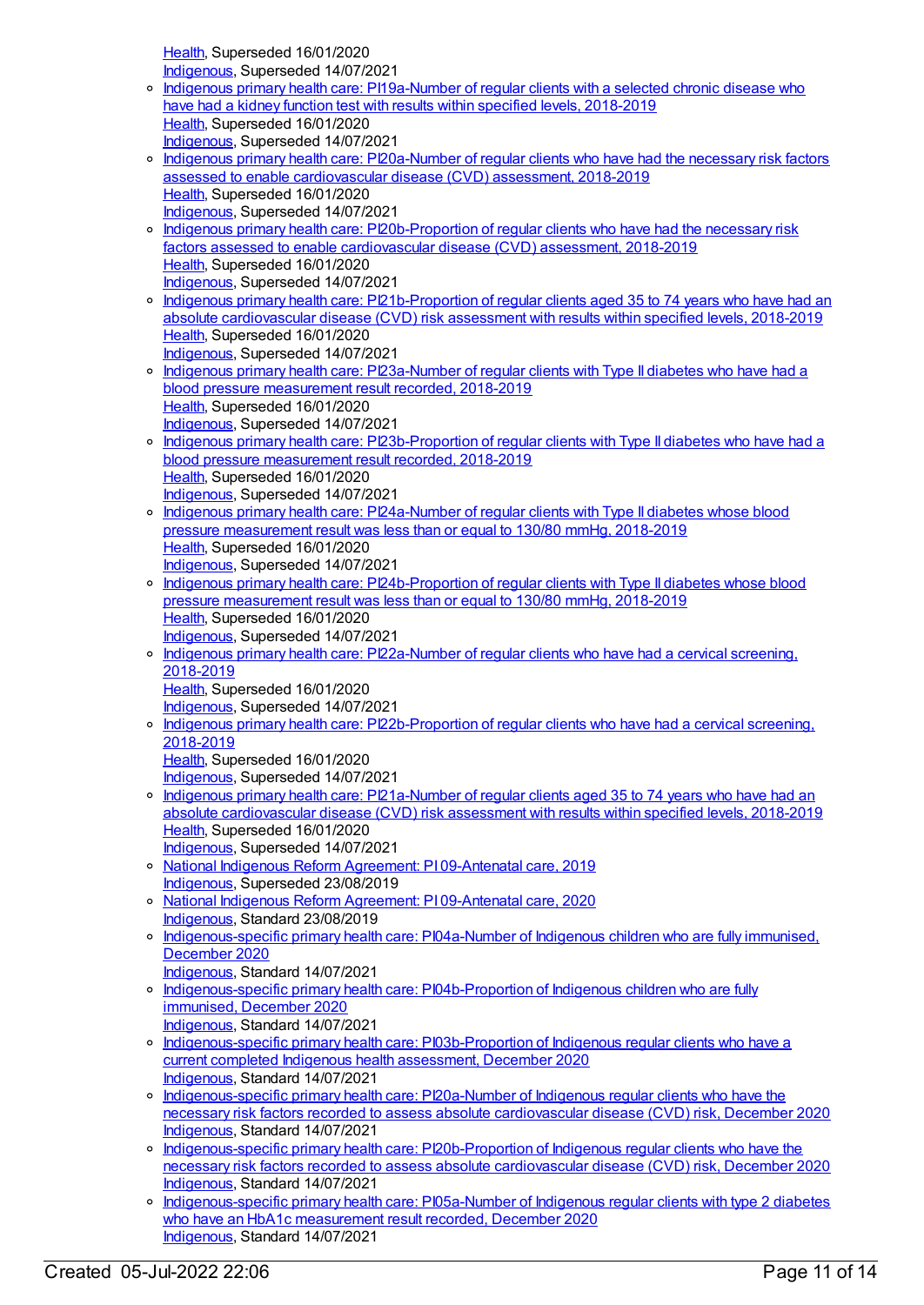- [Indigenous-specific](https://meteor.aihw.gov.au/content/739347) primary health care: PI05b-Proportion of Indigenous regular clients with type 2 diabetes who have an HbA1c measurement result recorded, December 2020 [Indigenous](https://meteor.aihw.gov.au/RegistrationAuthority/6), Standard 14/07/2021
- o [Indigenous-specific](https://meteor.aihw.gov.au/content/739351) primary health care: PI06a-Number of Indigenous regular clients with type 2 diabetes who have an HbA1c measurement result within a specified level, December 2020 [Indigenous](https://meteor.aihw.gov.au/RegistrationAuthority/6), Standard 14/07/2021
- o [Indigenous-specific](https://meteor.aihw.gov.au/content/739353) primary health care: PI06b-Proportion of Indigenous regular clients with type 2 diabetes who have an HbA1c measurement result within a specified level, December 2020 [Indigenous](https://meteor.aihw.gov.au/RegistrationAuthority/6), Standard 14/07/2021
- o [Indigenous-specific](https://meteor.aihw.gov.au/content/739450) primary health care: PI19a-Number of Indigenous regular clients with a selected chronic disease who have a kidney function test result within specified levels, December 2020 [Indigenous](https://meteor.aihw.gov.au/RegistrationAuthority/6), Standard 14/07/2021
- o [Indigenous-specific](https://meteor.aihw.gov.au/content/739454) primary health care: PI19b-Proportion of Indigenous regular clients with a selected chronic disease who have a kidney function test result within specified levels, December 2020 [Indigenous](https://meteor.aihw.gov.au/RegistrationAuthority/6), Standard 14/07/2021
- o [Indigenous-specific](https://meteor.aihw.gov.au/content/739474) primary health care: PI23a-Number of Indigenous regular clients with type 2 diabetes who have a blood pressure measurement result recorded, December 2020 [Indigenous](https://meteor.aihw.gov.au/RegistrationAuthority/6), Standard 14/07/2021
- o [Indigenous-specific](https://meteor.aihw.gov.au/content/739478) primary health care: PI23b-Proportion of Indigenous regular clients with type 2 diabetes who have a blood pressure measurement result recorded, December 2020 [Indigenous](https://meteor.aihw.gov.au/RegistrationAuthority/6), Standard 14/07/2021
- o [Indigenous-specific](https://meteor.aihw.gov.au/content/739481) primary health care: PI24a-Number of Indigenous regular clients with type 2 diabetes who have a blood pressure measurement result within a specified category, December 2020 [Indigenous](https://meteor.aihw.gov.au/RegistrationAuthority/6), Standard 14/07/2021
- o [Indigenous-specific](https://meteor.aihw.gov.au/content/739483) primary health care: PI24b-Proportion of Indigenous regular clients with type 2 diabetes who have a blood pressure measurement result within a specified category, December 2020 [Indigenous](https://meteor.aihw.gov.au/RegistrationAuthority/6), Standard 14/07/2021
- o [Indigenous-specific](https://meteor.aihw.gov.au/content/731851) primary health care: PI14a-Number of Indigenous regular clients aged 6 months and over who are immunised against influenza, December 2020 [Indigenous](https://meteor.aihw.gov.au/RegistrationAuthority/6), Standard 14/07/2021
- o [Indigenous-specific](https://meteor.aihw.gov.au/content/731856) primary health care: PI14b-Proportion of Indigenous regular clients aged 6 months and over who are immunised against influenza, December 2020 [Indigenous](https://meteor.aihw.gov.au/RegistrationAuthority/6), Standard 14/07/2021
- o [Indigenous-specific](https://meteor.aihw.gov.au/content/739468) primary health care: PI21a-Number of Indigenous regular clients who have an absolute cardiovascular disease (CVD) risk assessment result within specified levels, December 2020 [Indigenous](https://meteor.aihw.gov.au/RegistrationAuthority/6), Standard 14/07/2021
- o [Indigenous-specific](https://meteor.aihw.gov.au/content/739470) primary health care: PI21b-Proportion of Indigenous regular clients who have an absolute cardiovascular disease (CVD) risk assessment result within specified levels, December 2020 [Indigenous](https://meteor.aihw.gov.au/RegistrationAuthority/6), Standard 09/08/2021
- o [Indigenous-specific](https://meteor.aihw.gov.au/content/731858) primary health care: PI22a-Number of female Indigenous regular clients who have a cervical screening (HPV) test, December 2020 [Indigenous](https://meteor.aihw.gov.au/RegistrationAuthority/6), Standard 14/07/2021
- o [Indigenous-specific](https://meteor.aihw.gov.au/content/731863) primary health care: PI22b-Proportion of female Indigenous regular clients who have a cervical screening (HPV) test, December 2020 [Indigenous](https://meteor.aihw.gov.au/RegistrationAuthority/6), Standard 14/07/2021
- o [Indigenous-specific](https://meteor.aihw.gov.au/content/742530) primary health care: Number of Indigenous regular clients with age and sex recorded. December 2020
	- [Indigenous](https://meteor.aihw.gov.au/RegistrationAuthority/6), Standard 14/07/2021
- [Indigenous-specific](https://meteor.aihw.gov.au/content/742533) primary health care: Number of Indigenous regular clients with age not recorded and sex not recorded, December 2020 [Indigenous](https://meteor.aihw.gov.au/RegistrationAuthority/6), Standard 14/07/2021
- o [Indigenous-specific](https://meteor.aihw.gov.au/content/742536) primary health care: Number of Indigenous regular clients with age not recorded and sex recorded, December 2020 [Indigenous](https://meteor.aihw.gov.au/RegistrationAuthority/6), Standard 14/07/2021
- o [Indigenous-specific](https://meteor.aihw.gov.au/content/742541) primary health care: Number of Indigenous regular clients with age recorded and sex not recorded, December 2020 [Indigenous](https://meteor.aihw.gov.au/RegistrationAuthority/6), Standard 14/07/2021
- o [Indigenous-specific](https://meteor.aihw.gov.au/content/731791) primary health care: PI03a-Number of Indigenous regular clients who have a current completed Indigenous health assessment, December 2020 [Indigenous](https://meteor.aihw.gov.au/RegistrationAuthority/6), Standard 14/07/2021
- o Indigenous primary health care: [PI03a-Number](https://meteor.aihw.gov.au/content/717273) of regular clients for whom an MBS Health Assessment for Aboriginal and Torres Strait Islander People (MBS Item 715) was claimed, June 2020 [Health](https://meteor.aihw.gov.au/RegistrationAuthority/12), Retired 13/10/2021 [Indigenous](https://meteor.aihw.gov.au/RegistrationAuthority/6), Superseded 14/07/2021
- o Indigenous primary health care: [PI03b-Proportion](https://meteor.aihw.gov.au/content/717275) of regular clients for whom an MBS Health Assessment for Aboriginal and Torres Strait Islander People (MBS Item 715) was claimed, June 2020 [Health](https://meteor.aihw.gov.au/RegistrationAuthority/12), Retired 13/10/2021 [Indigenous](https://meteor.aihw.gov.au/RegistrationAuthority/6), Superseded 14/07/2021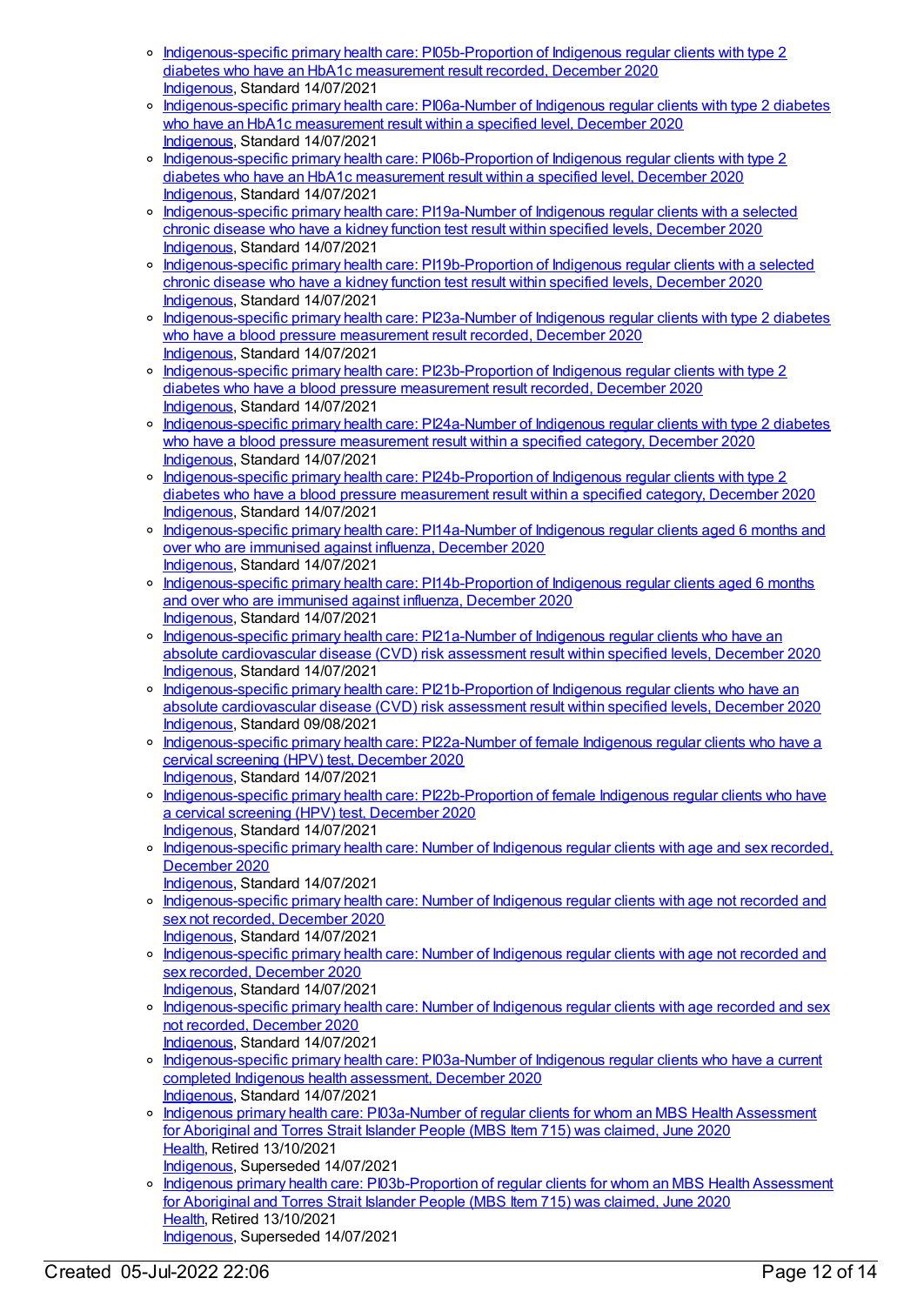| $\circ$ | Indigenous primary health care: PI04a-Number of Indigenous children who are fully immunised, June<br>2020 |
|---------|-----------------------------------------------------------------------------------------------------------|
|         | Health, Retired 13/10/2021                                                                                |
|         | Indigenous, Superseded 14/07/2021                                                                         |
| $\circ$ | Indigenous primary health care: PI04b-Proportion of Indigenous children who are fully immunised, June     |
|         | 2020                                                                                                      |
|         | Health, Retired 13/10/2021                                                                                |
|         | Indigenous, Superseded 14/07/2021                                                                         |
|         | o Indigenous primary health care: PI05a-Number of regular clients with Type II diabetes who have had an   |
|         | HbA1c measurement result recorded, June 2020                                                              |
|         | Health, Retired 13/10/2021                                                                                |
|         | Indigenous, Superseded 14/07/2021                                                                         |
| $\circ$ | Indigenous primary health care: PI05b-Proportion of regular clients with Type II diabetes who have had an |
|         | HbA1c measurement result recorded, June 2020                                                              |
|         | Health, Retired 13/10/2021                                                                                |
|         | Indigenous, Superseded 14/07/2021                                                                         |
| $\circ$ | Indigenous primary health care: PI06a-Number of regular clients with Type II diabetes whose HbA1c         |
|         | measurement result was within a specified level, June 2020<br>Health, Retired 13/10/2021                  |
|         | Indigenous, Superseded 14/07/2021                                                                         |
| $\circ$ | Indigenous primary health care: PI06b-Proportion of regular clients with Type II diabetes whose HbA1c     |
|         | measurement result was within a specified level, June 2020                                                |
|         | Health, Retired 13/10/2021                                                                                |
|         | Indigenous, Superseded 14/07/2021                                                                         |
| $\circ$ | Indigenous primary health care: PI14a-Number of regular clients aged 50 years and over who are            |
|         | immunised against influenza, June 2020                                                                    |
|         | Health, Retired 13/10/2021                                                                                |
|         | Indigenous, Superseded 14/07/2021                                                                         |
| $\circ$ | Indigenous primary health care: PI14b-Proportion of regular clients aged 50 years and over who are        |
|         | immunised against influenza, June 2020                                                                    |
|         | Health, Retired 13/10/2021                                                                                |
|         | Indigenous, Superseded 14/07/2021                                                                         |
| $\circ$ | Indigenous primary health care: PI19a-Number of regular clients with a selected chronic disease who       |
|         | have had a kidney function test with results within specified levels, June 2020                           |
|         | Health, Retired 13/10/2021<br>Indigenous, Superseded 14/07/2021                                           |
| $\circ$ | Indigenous primary health care: PI19b-Proportion of regular clients with a selected chronic disease who   |
|         | have had a kidney function test with results within specified levels, June 2020                           |
|         | Health, Retired 13/10/2021                                                                                |
|         | Indigenous, Superseded 14/07/2021                                                                         |
| $\circ$ | Indigenous primary health care: PI20a-Number of regular clients who have had the necessary risk factors   |
|         | assessed to enable cardiovascular disease (CVD) assessment, June 2020                                     |
|         | Health, Retired 13/10/2021                                                                                |
|         | Indigenous, Superseded 14/07/2021                                                                         |
| $\circ$ | Indigenous primary health care: PI20b-Proportion of regular clients who have had the necessary risk       |
|         | factors assessed to enable cardiovascular disease (CVD) assessment, June 2020                             |
|         | Health, Retired 13/10/2021<br>Indigenous, Superseded 14/07/2021                                           |
| $\circ$ | Indigenous primary health care: PI21a-Number of regular clients aged 35 to 74 years who have had an       |
|         | absolute cardiovascular disease (CVD) risk assessment with results within specified levels, June 2020     |
|         | Health, Retired 13/10/2021                                                                                |
|         | Indigenous, Superseded 14/07/2021                                                                         |
| $\circ$ | Indigenous primary health care: PI21b-Proportion of regular clients aged 35 to 74 years who have had an   |
|         | absolute cardiovascular disease (CVD) risk assessment with results within specified levels, June 2020     |
|         | Health, Retired 13/10/2021                                                                                |
|         | Indigenous, Superseded 14/07/2021                                                                         |
|         | o Indigenous primary health care: PI22a-Number of regular clients who have had a cervical screening, June |
|         | 2020                                                                                                      |
|         | Health, Retired 13/10/2021                                                                                |
|         | Indigenous, Superseded 14/07/2021                                                                         |
| $\circ$ | Indigenous primary health care: PI22b-Proportion of regular clients who have had a cervical screening.    |
|         | <b>June 2020</b>                                                                                          |
|         | Health, Retired 13/10/2021<br>Indigenous, Superseded 14/07/2021                                           |
| $\circ$ | Indigenous primary health care: PI23a-Number of regular clients with Type II diabetes who have had a      |
|         | blood pressure measurement result recorded, June 2020                                                     |
|         | Health, Retired 13/10/2021                                                                                |
|         | Indigenous, Superseded 14/07/2021                                                                         |